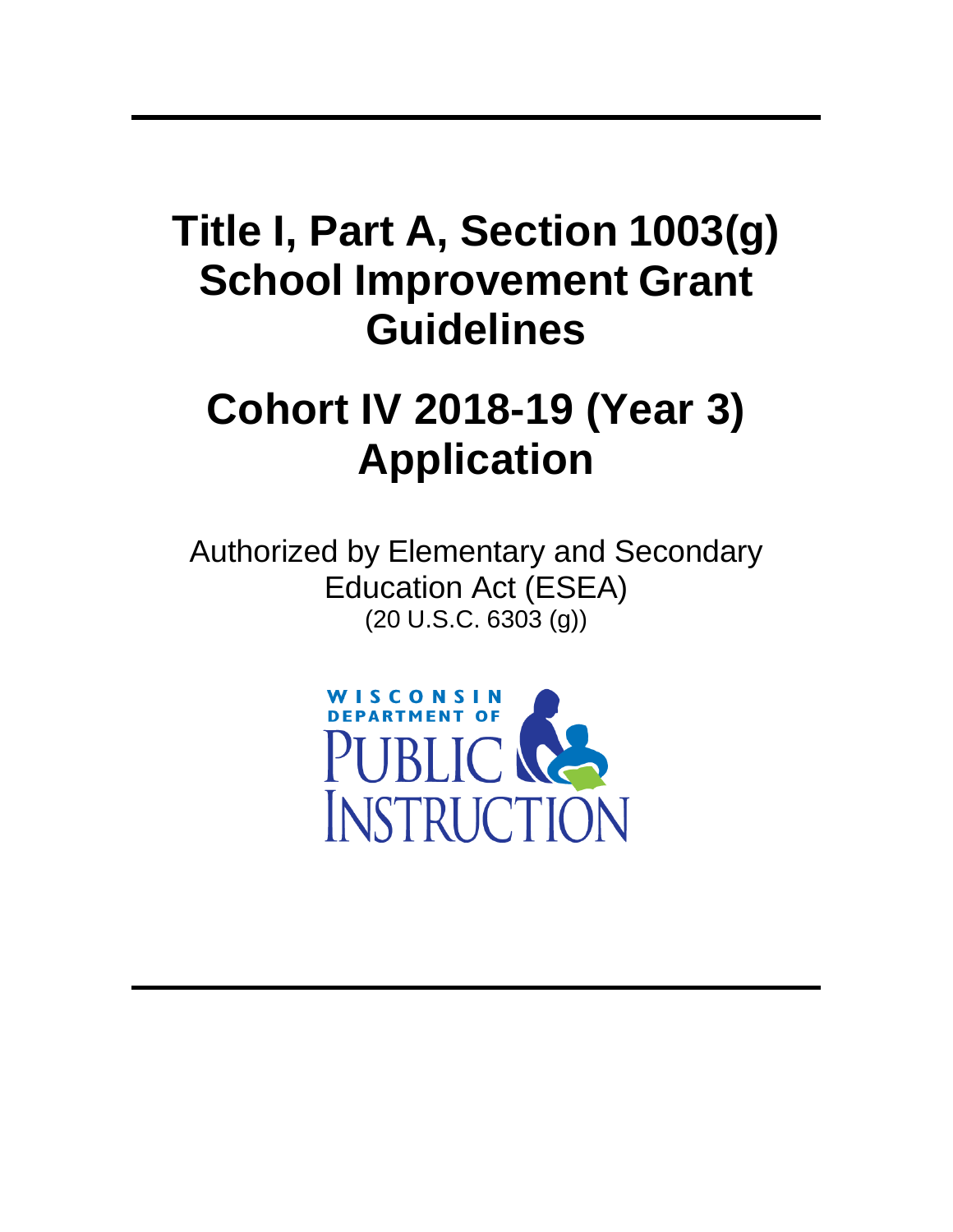#### Please direct questions to:

Wendy Savaske Education Consultant Title I and School Support Team Division for Student and School Success Wisconsin Department of Public Instruction 125 South Webster Street, P.O. Box 7841 Madison, WI 53707-7841 (608) 267-7461 [wendy.savaske@dpi.wi.gov](mailto:wendy.savaske@dpi.wi.gov)

Keith Stewart Education Consultant Title I and School Support Team Division for Student and School Success Wisconsin Department of Public Instruction 125 South Webster Street, P.O. Box 7841 Madison, WI 53707-7841 (608) 264-9320 [keith.stewart@dpi.wi.gov](mailto:keith.stewart@dpi.wi.gov)

or

Kyle Peaden Education Consultant Title I and School Support Team Division for Student and School Success Wisconsin Department of Public Instruction 125 South Webster Street, P.O. Box 7841 Madison, WI 53707-7841 (608) 266-5404 [kyle.peaden@dpi.wi.gov](mailto:kyle.peaden@dpi.wi.gov)

© 2018 Wisconsin Department of Public Instruction

The Wisconsin Department of Public Instruction does not discriminate on the basis of sex, race, color, religion, creed, age, national origin, ancestry, pregnancy, marital status or parental status, sexual orientation, or disability.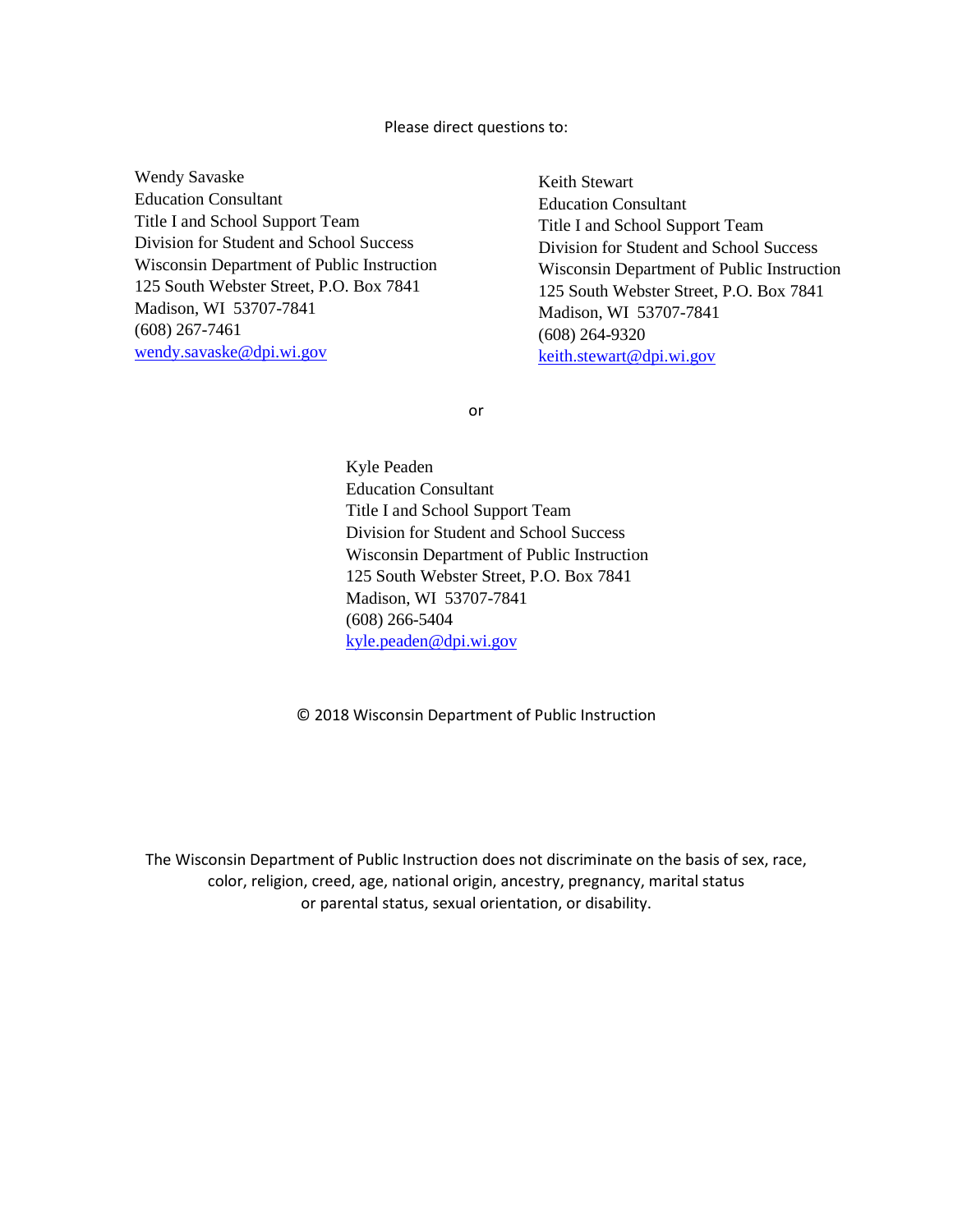# **Table of Contents**

| L           |  |
|-------------|--|
| Ш.          |  |
| III.        |  |
| IV.         |  |
|             |  |
|             |  |
|             |  |
| $V_{\cdot}$ |  |
|             |  |
|             |  |
|             |  |
| VI.         |  |
| VII.        |  |
|             |  |
|             |  |
|             |  |
|             |  |
|             |  |
|             |  |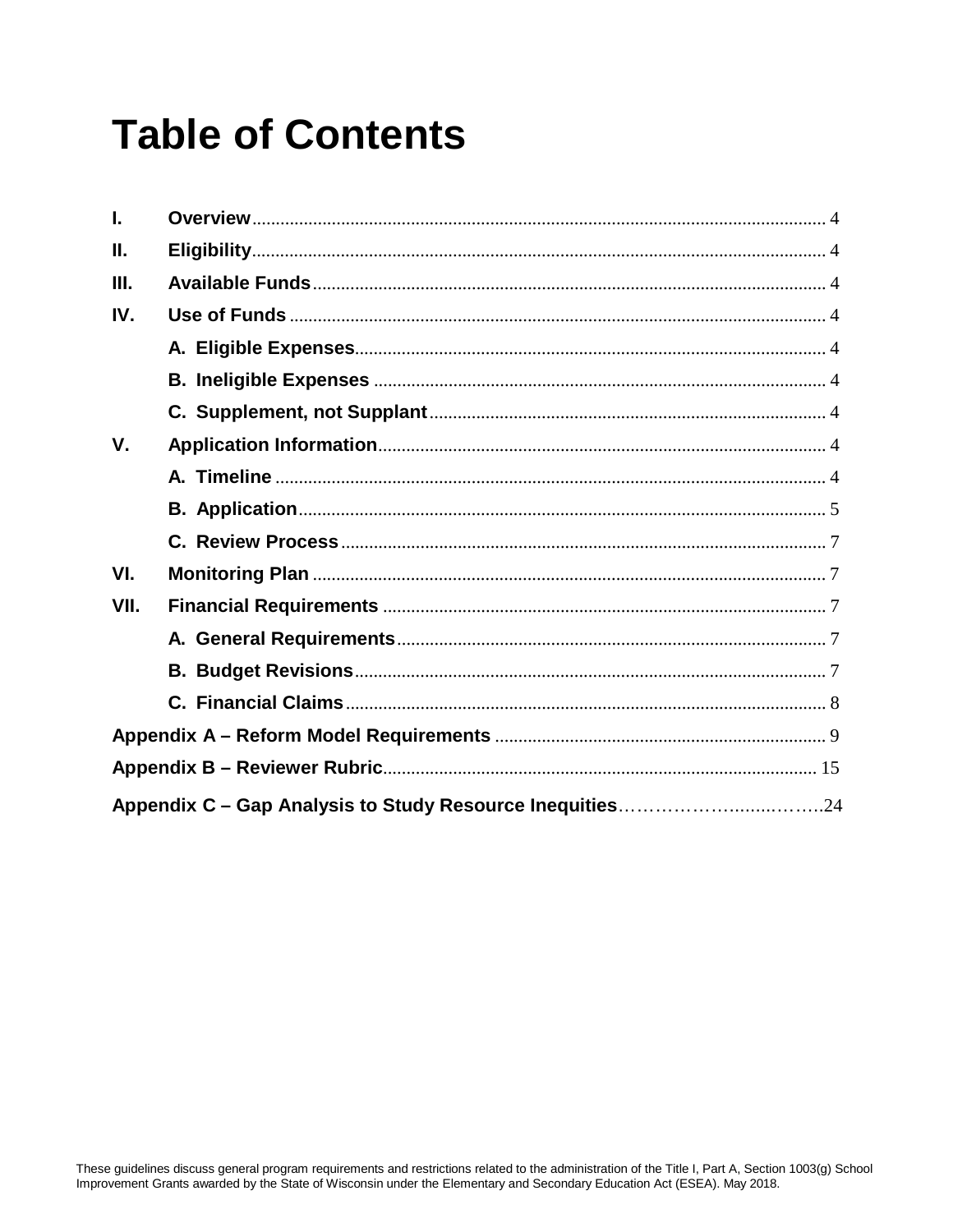### **I. Overview**

The purpose of 1003(g) School Improvement Grants, authorized by the Elementary and Secondary Education Act (ESEA), is to provide public school districts with additional funds and resources to assist Title I Priority Schools.

### **II. Eligibility**

Eligible applicants are public school districts with one or more Title I schools that have been identified as Priority Schools. The identification of Priority Schools was required by Wisconsin's approved Elementary and Secondary Education Act (ESEA) Flexibility Waiver. Priority Schools are five percent of Title I schools demonstrating the lowest combined performance in reading and mathematics.

### **III. Available Funds**

The amount of available funds is based on the appropriation made available to Wisconsin from the United States Department of Education (ED). The amount varies, but each school is eligible for up to \$2 million in school improvement funds annually.

### **IV. Use of Funds**

Districts may use these funds to continue to support only the most rigorous interventions in schools identified as Priority Schools only. These interventions are labeled Evidence-Based Improvement Strategies within this document and the application. The term "evidenced-based improvement strategy" includes: evidence-based practice, evidence-based strategy, research-based strategy, research-based program and research-based practice.

There are six possible reform models a district may use for a school. [Appendix](#page-8-0) A details the requirements for each reform model below.

- Early Learning Model
- Evidence-Based Whole-School Reform Model
- Turnaround Model
- Restart Model
- School Closure Model
- Transformation Model

### **A. Eligible Expenses**

Districts may use funds for salaries, fringe benefits, instructional materials, professional development, purchased services, or other expenses for school improvement reform efforts. The budgeted activities will reflect effective use of resources, support, and technical assistance that help achieve the school goals.

### **B. Ineligible Expenses**

Districts may not purchase non-educational incentives with these funds or support activities that do not relate to school improvement. Expenses must be reasonable and necessary to support the identified needs and goals of the school. All expenses must follow the [Uniform Administrative Requirements.](https://www.gpo.gov/fdsys/pkg/FR-2013-12-26/pdf/2013-30465.pdf)

### **C. Supplement, not Supplant**

Funds must be used to supplement, not supplant, efforts funded by local dollars.

### **V. Application Information**

### **A. Timeline**

June 30, 2018 - Grant applications due to DPI.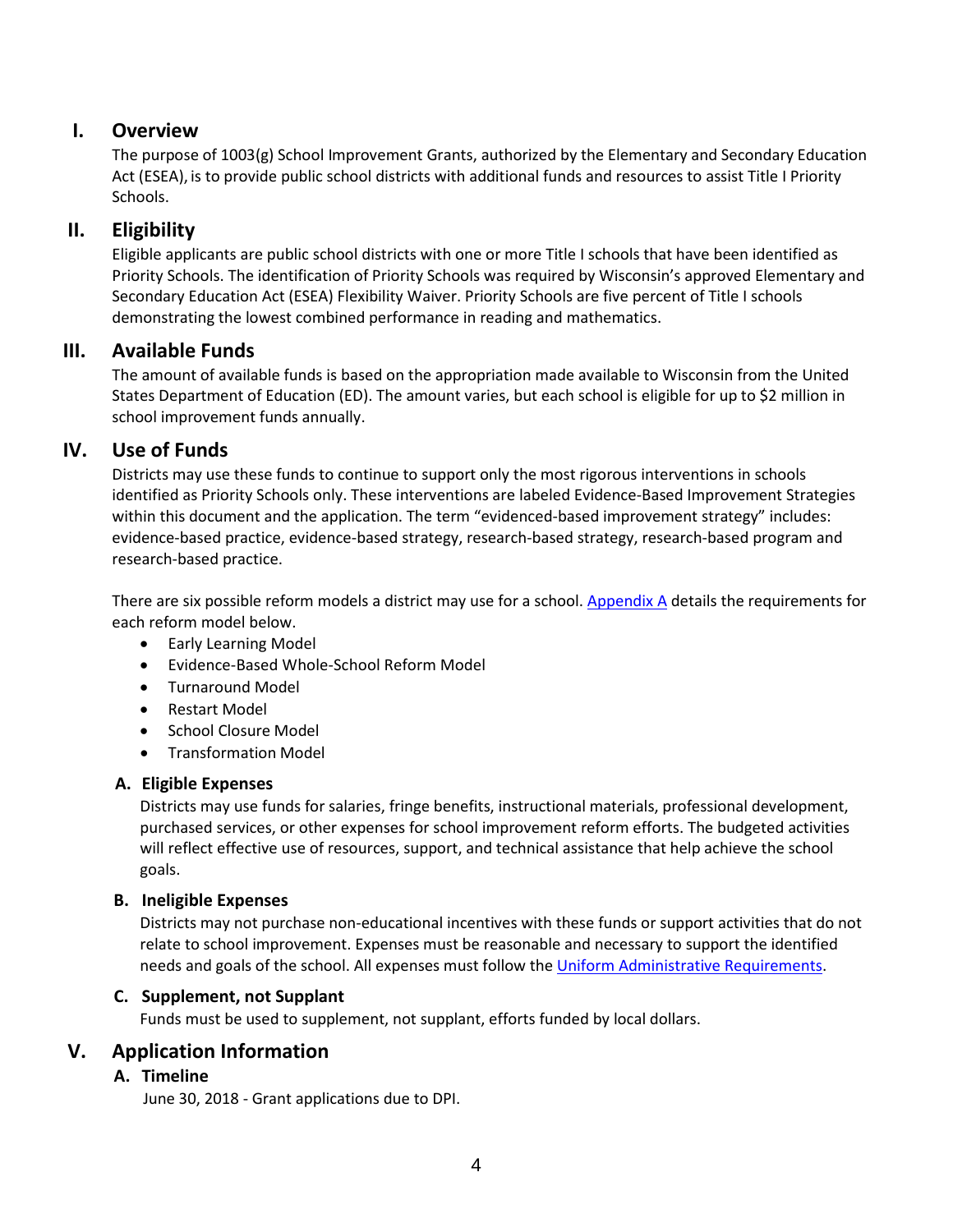### **B. Application**

Use the following information to answer questions while completing the application. Development and implementation of the school improvement plan should involve a representative group of stakeholders including but not limited to families, community, school and district staff, and students.

### **I. General Information**

Provide the requested information about the LEA and grant contact persons.

### **II. Certification/Signatures**

Review the assurances in Section III prior to signing. Both the District Administrator and the School Board Clerk or Charter School Authorizer must sign.

### **III. Assurances**

Review prior to certification in Section II.

### **IV. Certification Covering Debarment**

Provide the agency, name, and title of the authorized signatory. Read the instructions prior to signing.

### **V. Schools to Be Served**

Identify each school the LEA commits to serve and the proposed budget for each school. Provide the National Center for Education Statistics (NCES) district and school number (stylized as a combination of the two numbers – e.g., 550960001178). Indicate the reform model the LEA is implementing in each school it commits to serve. The maximum amount requested per school each year may not exceed \$2 million.

### **VI. School Plan**

This section has been duplicated for multiple schools. Information in Section V will populate school names and reform models throughout Section VI. Copy and enter each school's Wisconsin Student Assessment System (WSAS) reading and mathematics goals as well as the "Other School Goals" from the 2017-18 application. Following the example listed in the application, enter new goals for 2018- 19 that address the needs identified through data analysis for each school. Add additional school goals in the "Other School Goals" portion of the table. Schools must include at least one "Other School Goals" for each year of grant implementation. "Other School Goals" can include, but are not limited to, office discipline referrals, suspension rates, attendance, graduation rates, or other student outcomes. Goals entered should meet the detail and specificity of a SMART (Specific, Measurable, Achievable, Realistic, Timely) goal. When the data is available enter the progress made towards the goal described in the Reading, Mathematics, and "Other School Goals" sections End-of-Year Progress. Schools should keep in mind LEA goals when making decisions on school specific goals in order to align and support work.

- 1. Using the dropdown list, select the school year in which the school will address each transformation model requirement. See [Appendix A](#page-8-1) for more detailed information on possible permissible activities with each requirement.
- 2. Following the example listed in the application, provide:
	- a. A list of each school's identified needs,
	- b. The evidence-based improvement strategy (see definition in "Use of Funds" section above) to be implemented to effect change,
	- c. Rationale for using the evidence-based improvement strategy using a theory of action. A theory of action is written in an "If…then" form to illustrate the casual relationship between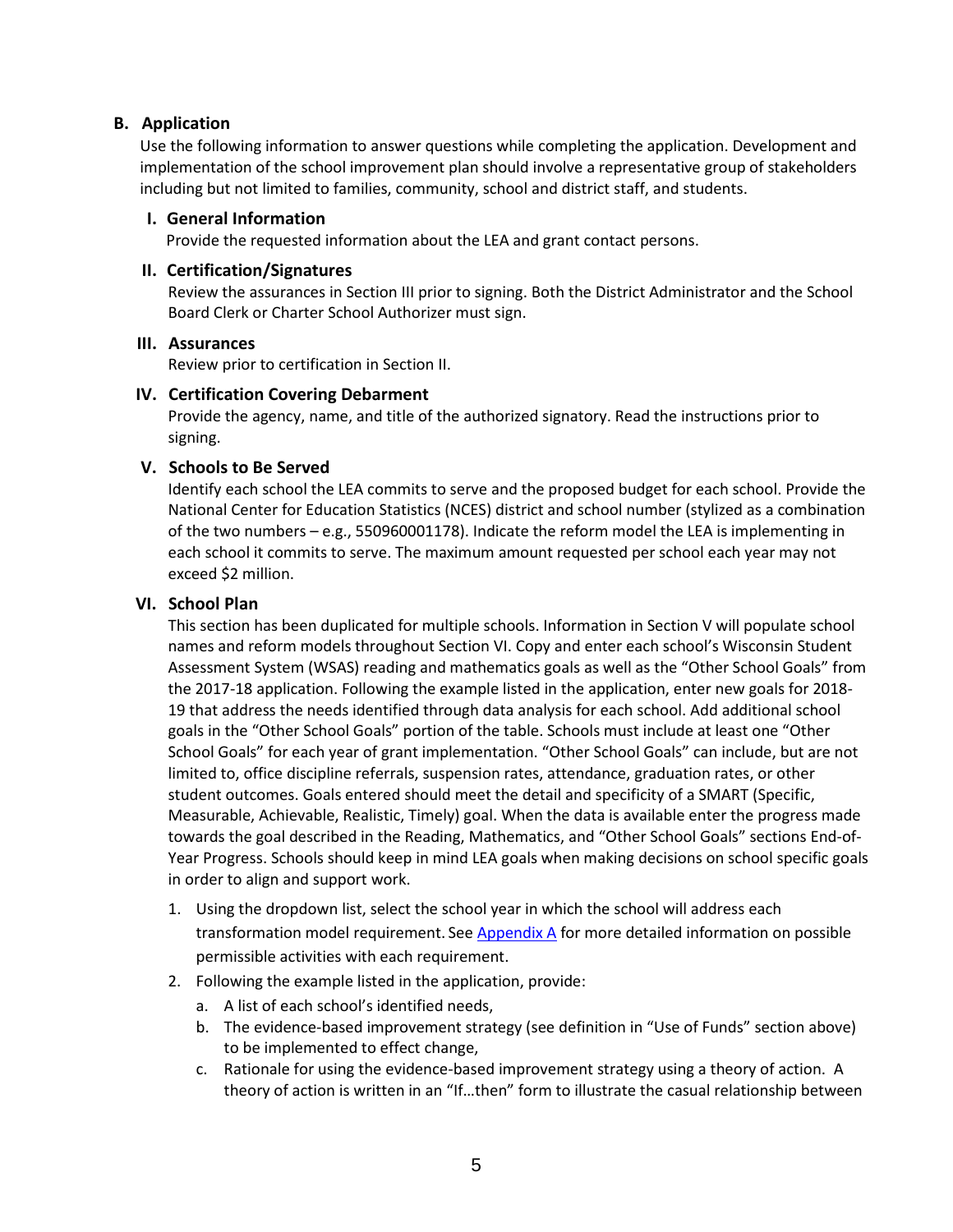what will be implemented and the desired result of implementation. "If we implement \_ (brief strategy description) \_, including the following specific components \_\_\_\_(program elements) then teachers/administrators/parents will <u>educator and other adult actions</u>) and students will \_\_\_\_\_\_\_\_\_(student behaviors and outcomes)\_\_\_\_." an explanation of how each anticipated change will address the root cause of the need, the evidence used to make the decision,

- d. Use the dropdown list to select whether or not the evidence-based improvement strategy is a continuation from the prior year or a new strategy to be implemented. It is important to note there is no requirement to implement new strategies unless the school and LEA have identified a need and meet readiness criteria to successfully implement the strategy. If the school is adding a new evidence-based improvement strategy, it should examine the strategies currently in implementation, and consider removing those that don't align with the goals and needs identified.
- 3. Following the example listed in the application, describe the implementation of evidence-based improvement strategies noted in question.
	- a. Describe implementation of the evidence-based improvement strategies from the 2017-18 school year.
	- b. Provide any evidence of the progress in student outcome data and practices systems or structures data. Include any lessons you have learned through the implementation of the strategy.
	- c. Identify any next steps, based on your analysis and evidence, planned for the school evidence-based improvement strategy implementation. In developing your next steps, keep in mind district resources and priorities, other strategies in implementation, and the resources and materials necessary for successful implementation.
- 4. Analyze and identify gaps or needs in staffing, materials, or resources that impact the effectiveness of the implementation of your identified evidence-based improvement strategies. Note the plans to address these resource inequities to effectively implement the school based evidence-based improvement strategies. Appendix C, contains a resource to help identify resource inequities and plans to address them.

#### **VII. School Plan (cont'd)**

Enter each school's activities, including implementation activities, timeline, responsible staff member, and requested funds in Tracker, or other district tool. See Section VI.3.

### **VIII. LEA Support and Monitoring Plan**

Enter the LEA's plan in Tracker, or other district tool, to monitor and support each of the served schools to implement the selected reform model.

#### **IX. LEA Support for School Implementation**

Describe below how the LEA will support the schools through specific actions:

- 1. Analyze and identify any gaps or needs in staffing, materials, or resources that impact the effectiveness of the implementation of identified evidence-based improvement strategies. Note the plans to address these resource inequities to effectively implement the school based evidence-based improvement strategies. See Appendix C.
- 2. Identify how the LEA plans to align other initiatives to the selected model requirements of each school.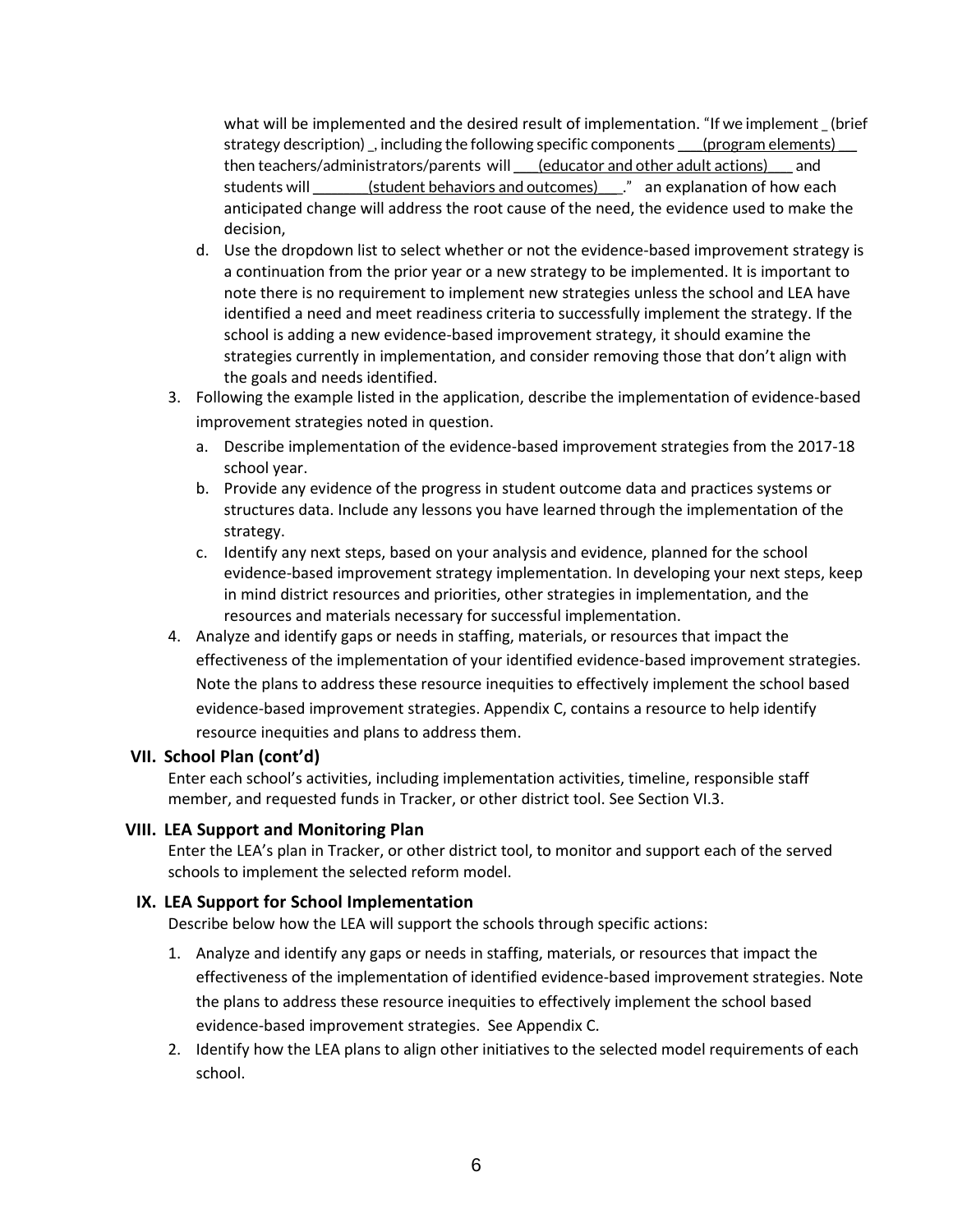- 3. Describe how the LEA is modifying LEA requirements, practices, or policies to enable the schools served to implement their plans fully and effectively.
- 4. Provide a plan of how the LEA intends to sustain the school improvement reforms after the funding period ends.

Please refer t[o the application rubric in Appendix B](#page-14-0) included with the application guidance to complete this section

### **X. LEA Consultation with Stakeholders**

Provide a narrative response as indicated in the application.

### **XI. Budget Detail and Summary**

Provide budget details and summarize the budget as instructed in the application.

DPI will only award funds to applications that demonstrate full implementation as defined in the Reviewer Rubric [\(Appendix](#page-14-0) B). Applicants need to address every component listed in the rubric.

Districts shall contact their business manager for assistance with the budget portion of the application. The Budget Detail and Summary sections require districts to specify how the grant expenses are allocated by budget category (i.e., salary, fringe, non-capital objects, etc.). The budget should coincide with the activities listed in Tracker. The budget shall only contain expenses for the 2018-19 grant year.

LEAs must complete grant activities and encumber expenses by June 30, 2019.

The Cohort IV School Improvement Grant application is due June 30, 2018. The grant application may be accessed online from [the 1003\(g\) School Improvement Grants page.](http://dpi.wi.gov/statewide-system-of-support/school-improvement-grants-1003g/forms)

### **C. Review Process**

A team of DPI staff will review each grant application. The team will use the rubric provided in [Appendix](#page-14-0) [B.](#page-14-0) If an application is rated "not adequately demonstrated," "partial implementation," or "no" on any questions, DPI will provide feedback and will allow applicants an opportunity to revise the application.

### **VI. Monitoring Plan**

DPI will continue to monitor grant recipients on a continual basis. Monitoring will include reviewing data, reviewing the plan in Tracker, and on-site visits.

### **VII. Financial Requirements**

### **A. General Requirements**

DPI encourages applicants to contact their business manager for assistance with the budget portion of the application. LEAs shall adhere to the guidelines set by the [Wisconsin Uniform Financial Accounting](http://dpi.wi.gov/sfs/finances/wufar/overview) [Requirements \(WUFAR\).](http://dpi.wi.gov/sfs/finances/wufar/overview)

LEAs shall also follow the guidelines set forth in the Federal [Uniform Grant Guidance.](http://dpi.wi.gov/wisegrants/uniform-grant-guidance) The Uniform Grant Guidance provides a reference to the fiscal requirements and procedures necessary for responsible financial management of DPI administered grant programs.

### **B. Budget Revisions**

Requests for budget revisions are required when significant changes need to be made to the original approved budget. An increase or decrease of 10 percent or more in any budget summary line requires approval by DPI.

 **The LEA shall not expend funds until DPI provides written approval of the budget revision.**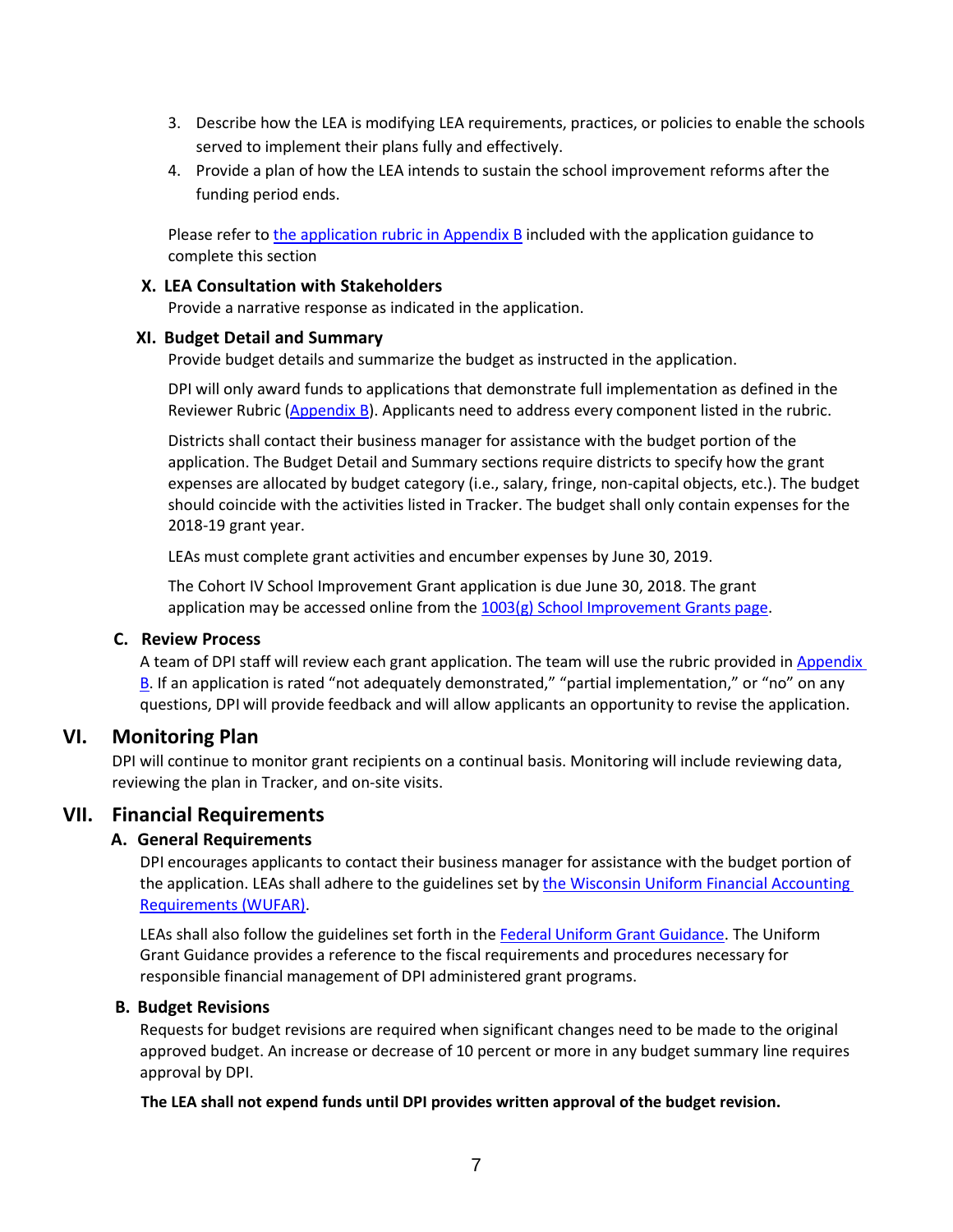To request a budget revision, grant recipients shall submit the budget detail and budget summary from the approved application reflecting the proposed modification along with a narrative explaining the reasoning for the modification. Submit budget modifications to DPI's grants specialist, Brielle Harwick, at [brielle.harwick@dpi.wi.gov](mailto:brielle.harwick@dpi.wi.gov). DPI will notify recipients of the approval or denial in writing.

All budget modification requests must be received and approved by DPI before May 31, 2019.

#### **B. Financial Claims**

The DPI recommends recipients submit program fiscal reports [\(PI-1086\)](https://dpi.wi.gov/sms/fedaids/pi-1086) at least quarterly during the grant period. A final program fiscal report is due September 30, 2019. Direct all questions regarding financial claims to DPI's accountant, Ryan Egan, at: (608) 266-1723 or [ryan.egan@dpi.wi.gov.](mailto:ryan.egan@dpi.wi.gov.) Districts must complete grant activities and encumber expenses by June 30, 2019.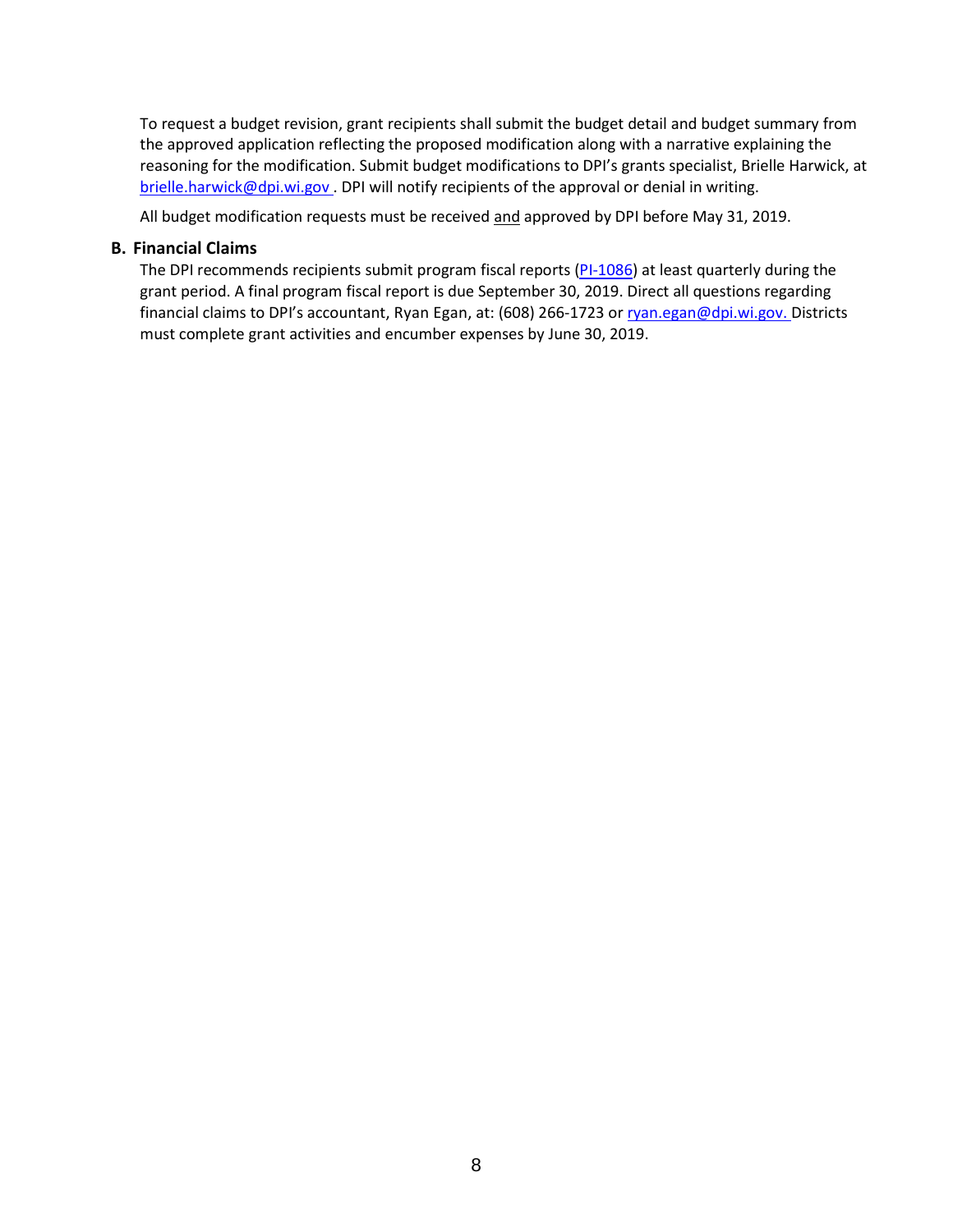## **Transformation Model**

### <span id="page-8-1"></span><span id="page-8-0"></span>**Principle I: Developing and Increasing Teacher and School Leader Effectiveness**

### **Required Activities:**

- 1. Replace the principal who led the school prior to commencement of the transformation model.
- 2. Implement rigorous, transparent, and equitable evaluation systems for teachers and principals, designed and developed with teacher and principal involvement, that:
	- a. will be used for continual improvement of instruction;
	- b. meaningfully differentiates performance using at least three performance levels;
	- c. uses multiple valid measures in determining performance levels, including data on student growth as a significant factor;
	- d. evaluates teachers and principals on a regular basis;
	- e. provides clear, timely, and useful feedback, including feedback that identifies needs and guides professional development; and
	- f. will be used to inform personnel decisions.
- 3. Use the teacher and principal evaluation and support system to identify and reward school leaders, teachers, and other staff who, in implementing this model, have increased student achievement and high school graduation rates; and identify and remove those who, after ample opportunities have been provided for them to improve their professional practice, have not done so.
- 4. Implement strategies such as financial incentives, increased opportunities for promotion and career growth, and more flexible work conditions that are designed to recruit, place, and retain staff with the skills necessary to meet the needs of the students in a transformation school; taking into consideration the results from the teacher and principal evaluation and support system.

### **Permissible Activities:**

- 1. Provide additional compensation to attract and retain staff with the skills necessary to meet the needs of the students in a transformation school.
- 2. Institute a system for measuring changes in instructional practices resulting from professional development.
- 3. Ensure that the school is not required to accept a teacher without the mutual consent of the teacher and principal, regardless of the teacher's seniority.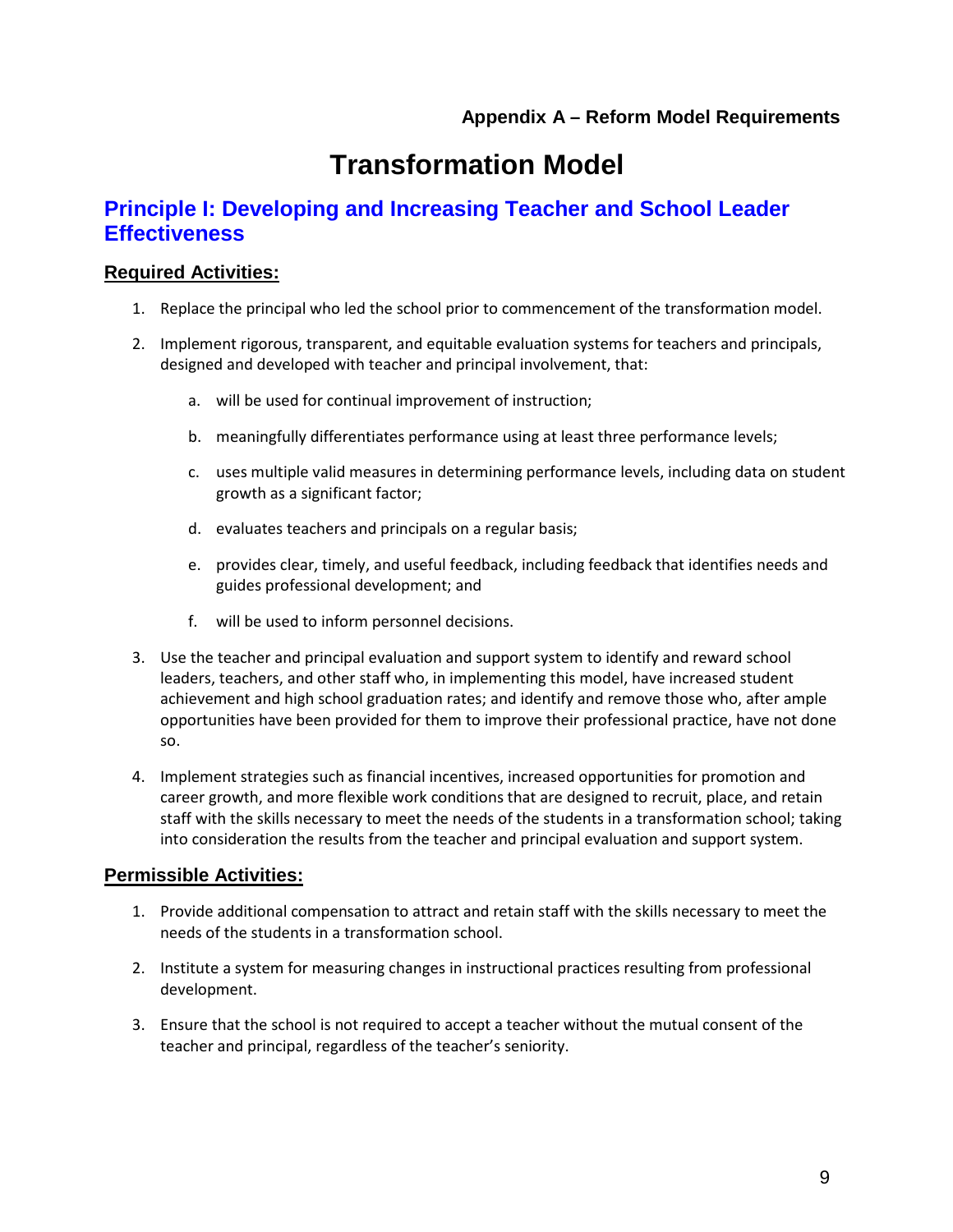### **Principle II: Instructional Reform**

### **Required Activities:**

- 1. Use data to identify and implement an instructional program that is research-based and vertically aligned from one grade to the next, as well as aligned with state academic standards.
- 2. Promote the continuous use of student data (such as from formative, interim, and summative assessments) to inform and differentiate instruction in order to meet the academic needs of individual students.
- 3. Provide staff ongoing, high-quality, job-embedded, professional development that is aligned with the school's comprehensive instructional program and designed with school staff to ensure that they are equipped to facilitate effective teaching and learning, and have the capacity to successfully implement school reform strategies.

### **Permissible Activities:**

- 1. Conduct periodic reviews to ensure that the reform model is being implemented with fidelity to the selected curriculum, is having the intended impact on student achievement, and is modified if ineffective.
- 2. Implement a schoolwide "response-to-intervention" model.
- 3. Provide additional supports and professional development to teacher and principals in order to implement effective strategies to support students with disabilities in the least restrictive environment and ensure that English learners acquire language skills to master academic content.
- 4. Use and integrate technology-based supports and interventions as part of the instructional program.
- 5. In secondary schools, increase rigor by offering opportunities for students to enroll in advanced coursework (such as Advanced Placement; International Baccalaureate; or science, technology, engineering, and mathematics courses, especially those that incorporate rigorous and relevant project, inquiry, or design-based contextual learning opportunities), early-college high schools, dual enrollment programs, or thematic learning academies that prepare students for college and careers, including by providing appropriate supports designed to ensure that low achieving students can take advantage of these programs and coursework.
- 6. Improve student transition from middle to high school through summer transition programs or freshman academies.
- 7. Increase graduation rates through, for example, credit-recovery programs, re-engagement strategies, smaller learning communities, competency-based instruction and performance-based assessments, and acceleration of basic reading and mathematics skills.
- 8. Establish early-warning systems to identify students who may be at risk of failing to achieve high standards or graduate.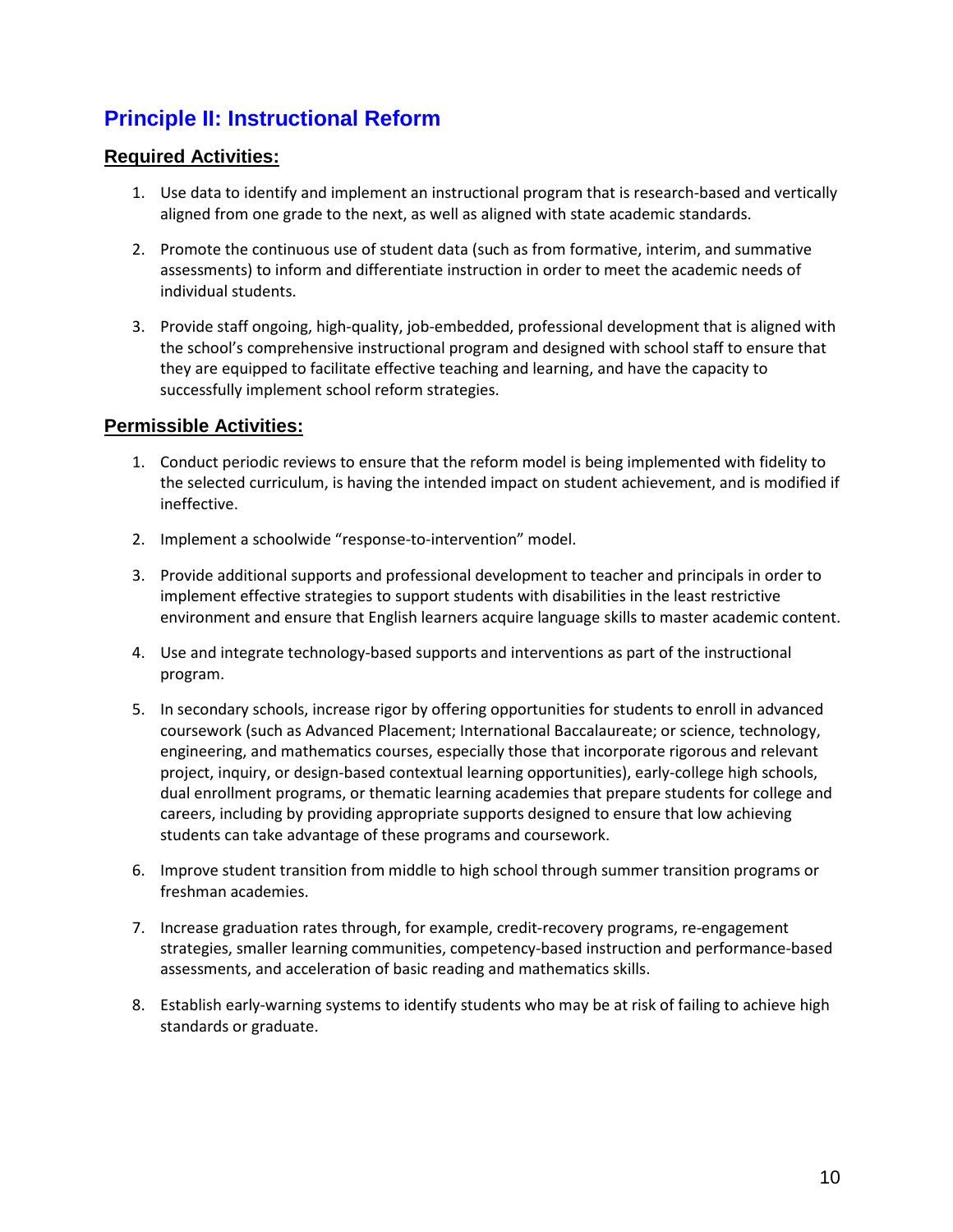### **Principle III: Increase Learning Time and Creating Community-Oriented Schools**

### **Required Activities:**

- 1. Establish schedules and strategies that provide increased learning time.
- 2. Provide ongoing mechanisms for family and community engagement.

### **Permissible Activities:**

- 1. Partner with parents and parent organizations, as well as, faith and community-based organizations, health clinics, other state or local agencies, and others to create safe school environments that meets students' social, emotional, and health needs.
- 2. Extend or restructure the school day to add time for such strategies as advisory periods that build relationships between students, faculty, and other school staff.
- 3. Implement approaches to improve school climate and discipline, such as implementing a system of positive behavioral supports or taking steps to eliminate bullying and student harassment.
- 4. Expand the school program to offer full-day kindergarten or pre-kindergarten.

### **Principle IV: Provide Operational Flexibility and Sustained Support**

### **Required Activities:**

- 1. Give the school sufficient operational flexibility (such as staffing, calendars/time, and budgeting), to fully implement each element of the transformation model to substantially improve student achievement outcomes and increase high school graduation rates.
- 2. Ensure that the school receives ongoing, intensive technical assistance and related support from the LEA, the SEA, or a designated external lead partner organization (such as a school turnaround organization or an EMO).

### **Permissible Activities:**

- 1. Allow the school to run under a new governance agency, such as a turnaround division within the LEA or SEA.
- 2. Implement a per-pupil school-based budget formula that is weighted based on student needs.

## **Turnaround Model**

- 1. Replace the principal.
	- a. Principals hired within the last two years as part of a turnaround effort are exempt.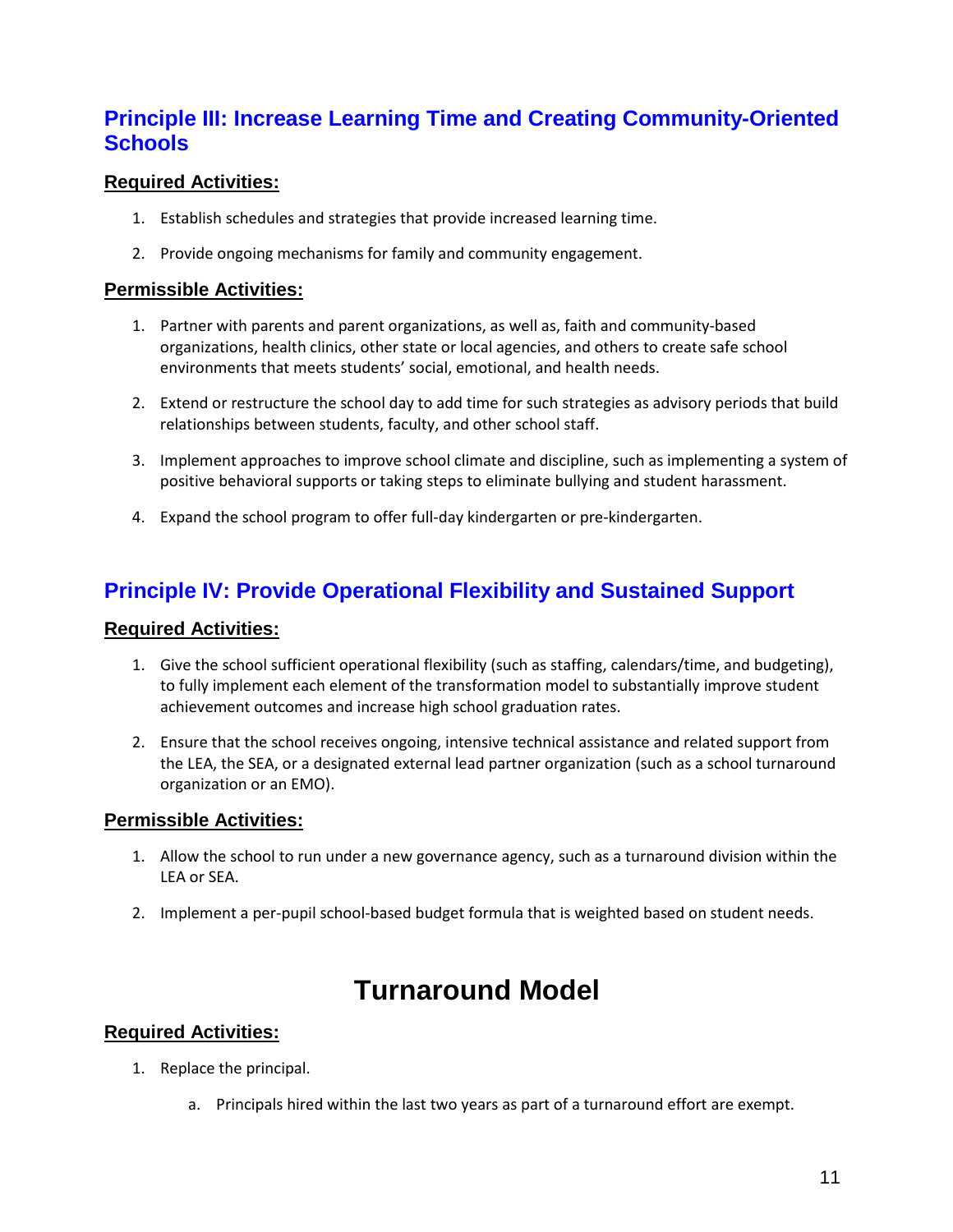- 2. Use locally adopted competencies to measure the effectiveness of staff who can work within the turnaround environment to meet the needs of students:
	- a. screen all existing staff and rehire no more than 50 percent; and
	- b. select new staff.
- 3. Implement strategies such as financial incentives, increased opportunities for promotion and career growth, and more flexible work conditions that are designed to recruit, place, and retain staff with the skills necessary to meet the needs of the students in the turnaround school.
- 4. Provide staff ongoing, high-quality, job-embedded professional development that is aligned with the school's comprehensive instructional program and designed with school staff to ensure that they are equipped to facilitate effective teaching and learning and have the capacity to successfully implement school reform strategies.
- 5. Use data to identify and implement an instructional program that is research-based and vertically aligned from one grade to the next, as well as, aligned with state academic standards.
- 6. Promote the continuous use of student data (such as from formative, interim, and summative assessments) to inform and differentiate instruction in order to meet the academic needs of individual students.
- 7. Establish schedules and implement strategies that provide increased learning time.
- 8. Provide appropriate social-emotional and community-oriented services and supports for students.

### **Permissible Activities:**

- 1. Any of the required and permissible activities under the transformation model.
- 2. A new school model (e.g., themed, dual language academy).

## **Restart Model**

- 1. An LEA converts a school or closes and reopens a school under a Charter School Operator, a Charter Management Organization (CMO), or an Education Management Organization (EMO).
- 2. A rigorous review process is completed. The rigorous review process must include a determination by the LEA that the selected charter school operator, CMO, or EMO is likely to produce strong results for the school. In making this determination, the LEA must consider the extent to which the schools currently operated or managed by the selected charter school operator, CMO, or EMO, if any, have produced strong results over the past three years (or over the life of the school, if the school has been open for fewer than three years), including
	- a. significant improvement in academic achievement for all of the groups of students described in section 1111(b)(2)(C)(v) of the ESEA;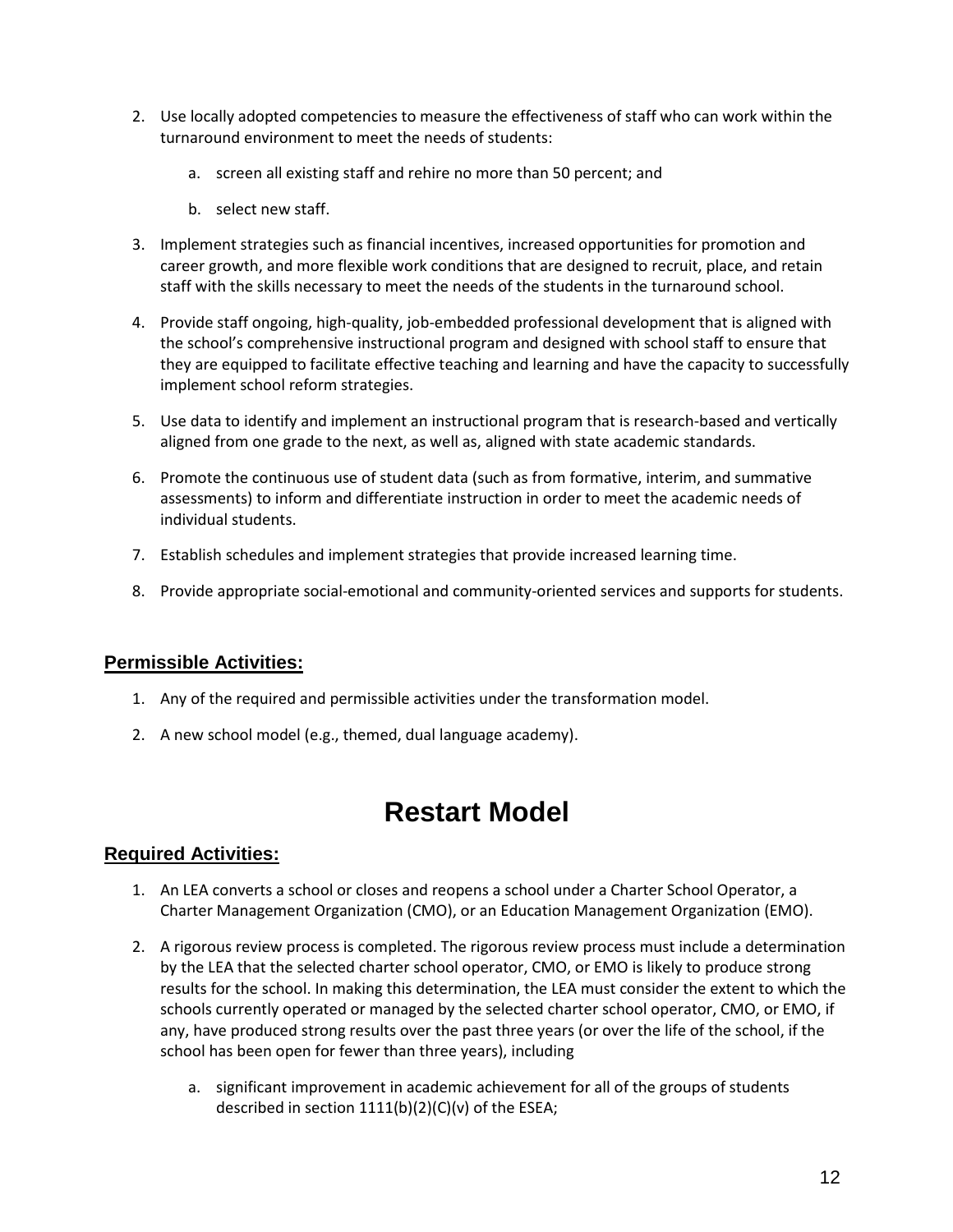- b. success in closing achievement gaps, either within schools or relative to all public elementary school and secondary school students statewide, for all of the groups of students described in section 1111(b)(2)(C)(v)(II) of the ESEA;
- c. high school graduation rates, where applicable, that are above the average rates in the state for the groups of students described in section  $1111(b)(2)(c)(v)$  of the ESEA; and
- d. no significant compliance issues, including in the areas of civil rights, financial management, and student safety.
- 3. A restart model must enroll, within the grades it serves, any former student who wishes to attend the school.

## **School Closure Model**

### **Required Activities:**

- 1. An LEA closes a school.
- 2. Students who attended that school enroll in other schools in the LEA that are higher achieving.
- 3. These other schools should be within reasonable proximity to the closed school and may include, but are not limited to, charter schools or new schools for which achievement data are not yet available.

# **Evidence-Based Whole-School Reform Model**

- 1. The model is implemented by the LEA in partnership with a whole-school reform model developer.
- 2. The model is supported by evidence of effectiveness, which must include at least one study of the model that meets What Works Clearinghouse evidence standards, with or without reservations.
- 3. Studies of the model found a statistically significant favorable impact on a student academic achievement or attainment outcome, with no statistically significant and overriding unfavorable impacts on that outcome for relevant populations in the study or in other studies of the intervention reviewed by and reported on by the What Works Clearinghouse; and
- 4. If studies of the model meet What Works Clearinghouse evidence standards with reservations, they include a large sample and a multi-site sample.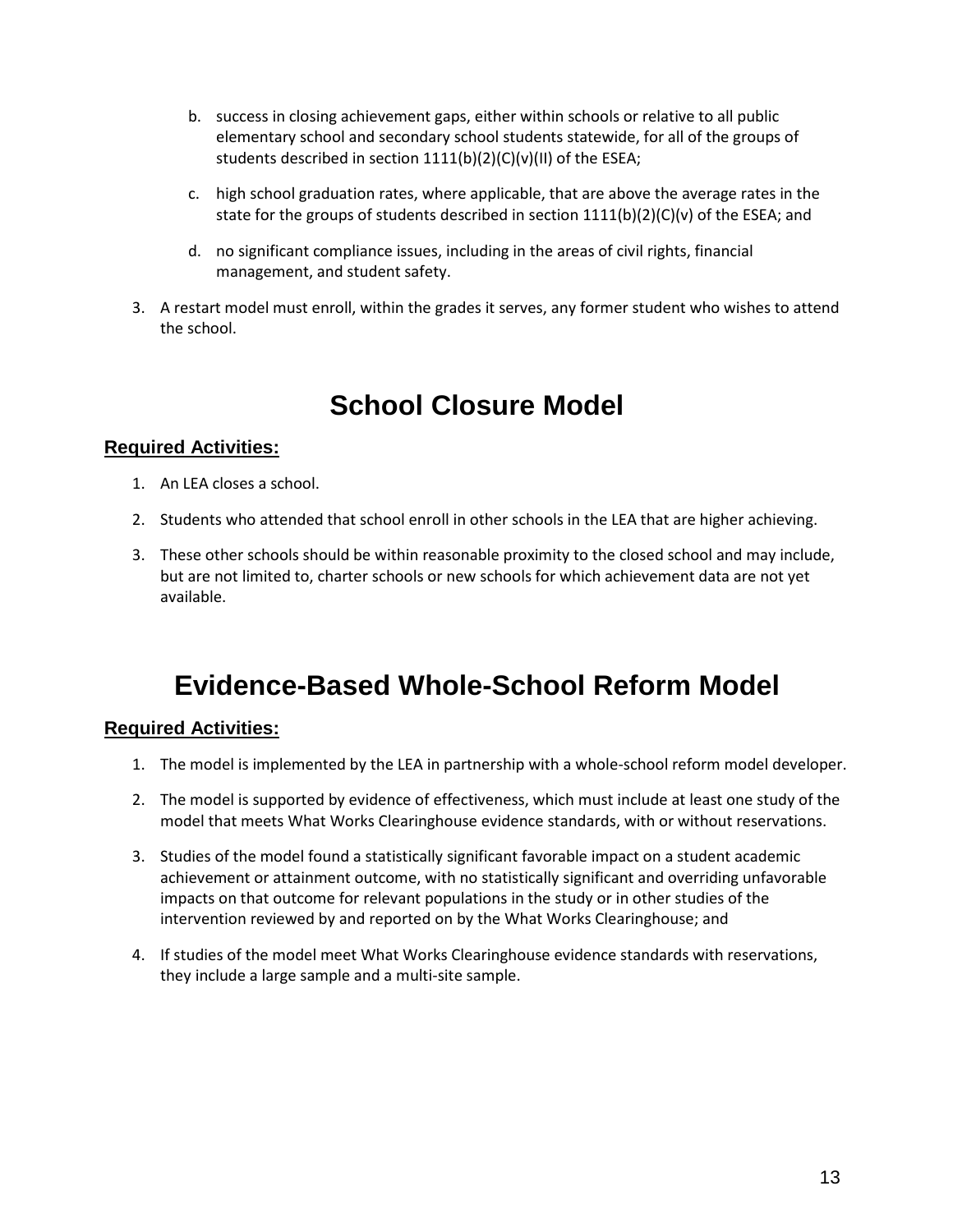# **Early Learning Model**

- 1. Offer full-day kindergarten.
- 2. Establish or expand a high-quality preschool program.
- 3. Provide educators, including preschool teachers, with time for joint planning across grades to facilitate effective teaching and learning and positive teacher-student interactions.
- 4. Replace the principal who led the school prior to commencement of the early learning model.
- 5. Implement rigorous, transparent, and equitable evaluation, and support systems for teachers and principals, designed and developed with teacher and principal involvement.
- 6. Use the teacher and principal evaluation and support system to identify and reward school leaders, teachers, and other staff who, in implementing this model, have increased student achievement and identify and remove those who, after ample opportunities have been provided for them to improve their professional practice, have not done so;
- 7. Implement such strategies as financial incentives, increased opportunities for promotion and career growth, and more flexible work conditions that are designed to recruit, place, and retain staff with the skills necessary to meet the needs of students in the school, taking into consideration the results from the teacher and principal evaluation and support system.
- 8. Use data to identify and implement an instructional program that is research-based, developmentally appropriate, and vertically aligned from one grade to the next; as well as, aligned with state early learning and development standards and state academic standards.
- 9. In the early grades, implement an instructional program that promotes the full range of academic content across domains of development, including math and science, language and literacy, socioemotional skills, self-regulation, and executive functions.
- 10. Promote the continuous use of student data (such as from formative, interim, and summative assessments) to inform and differentiate instruction in order to meet the educational and developmental needs of individual students.
- 11. Provide staff ongoing, high-quality, job-embedded professional development such as coaching and mentoring (e.g., regarding subject-specific pedagogy, instruction that reflects a deeper understanding of the community served by the school, or differentiated instruction) that is aligned with the school's comprehensive instructional program and designed with school staff to ensure they are equipped to facilitate effective teaching and learning and have the capacity to implement, successfully, school reform strategies.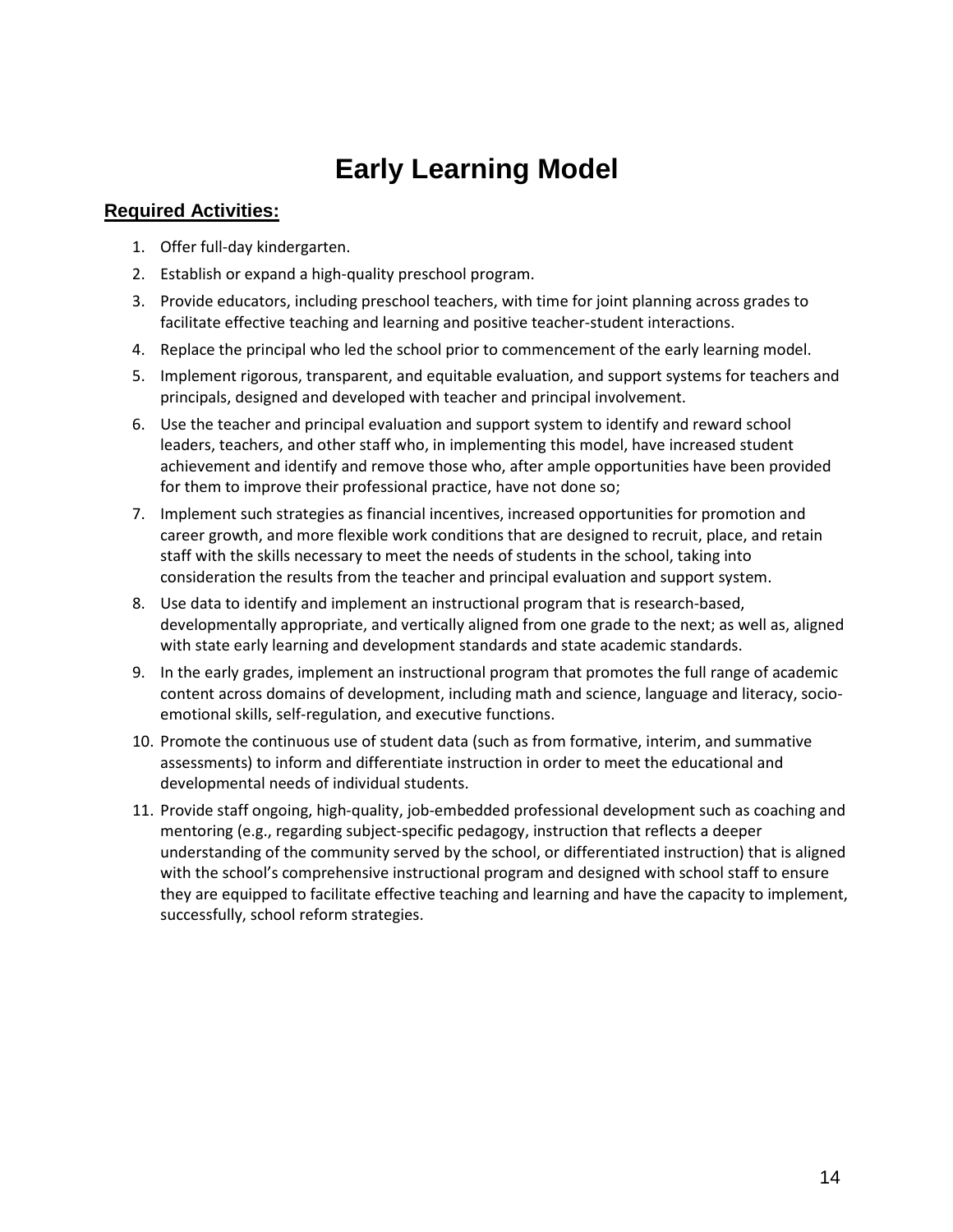**Appendix B – Reviewer Rubric**



# **1003(g) School Improvement Grant**

Evaluation Rubric

<span id="page-14-0"></span>**Applicant Agency: \_\_\_\_\_\_\_\_\_\_\_\_\_\_\_\_\_\_\_\_\_\_\_\_\_\_\_\_\_\_\_\_\_\_\_\_\_\_\_**

| V. Schools to be Served                                                        | YES/NO |
|--------------------------------------------------------------------------------|--------|
| All schools to be served have a reform model selected and SIG funds allocated. |        |
| <b>Comments:</b>                                                               |        |
|                                                                                |        |
|                                                                                |        |
|                                                                                |        |
|                                                                                |        |
|                                                                                |        |
|                                                                                |        |
|                                                                                |        |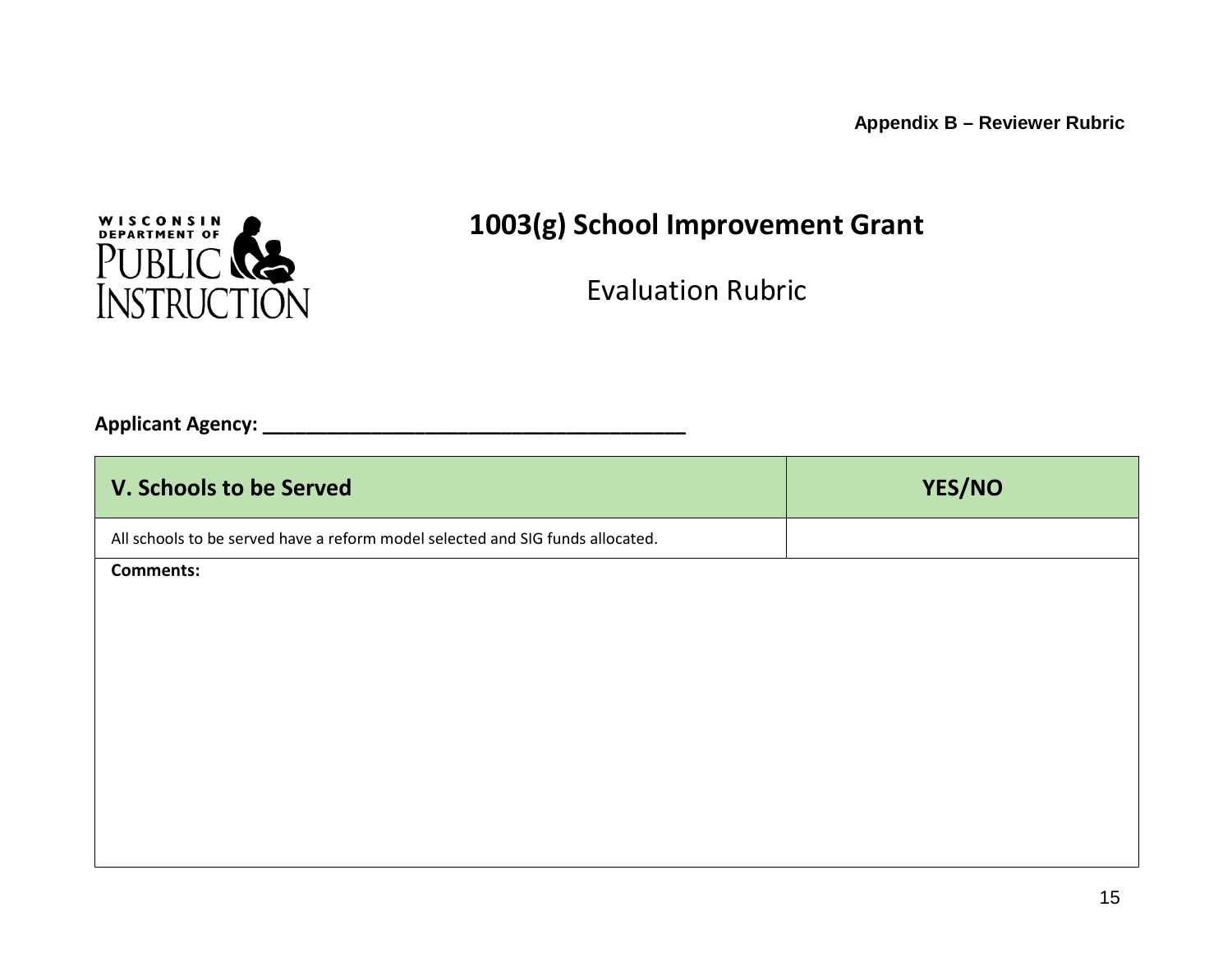| <b>VI. School Plan</b>                                                                                                                                                                                                                                                                                                                                                                                                                                                                                                                                                                                                                                                | <b>YES</b> | NΟ |
|-----------------------------------------------------------------------------------------------------------------------------------------------------------------------------------------------------------------------------------------------------------------------------------------------------------------------------------------------------------------------------------------------------------------------------------------------------------------------------------------------------------------------------------------------------------------------------------------------------------------------------------------------------------------------|------------|----|
| Each school has established an ambitious yet achievable goal for reading, math, and at least<br>one "Other School Goal". The "Other School Goals" are consistent with the prioritized needs<br>of the school. Goals entered should meet the detail and specificity of a SMART (Specific,<br>Measurable, Achievable, Realistic, Timely) goal. When the data is available enter the<br>progress made towards the goal described in the Reading, Mathematics, and "Other School<br>Goals" sections End-of-Year Progress. Schools should keep in mind LEA goals when making<br>decisions on school specific goals, in order to align and support their work consistently. |            |    |
| The school plan has identified the school year during the grant cycle in which all required<br>elements of the selected reform model will be addressed.                                                                                                                                                                                                                                                                                                                                                                                                                                                                                                               |            |    |
| Each school has identified the greatest areas of needs and an evidence-based improvement<br>strategy to be implemented to effect change. The rationale for using the strategy is clear and<br>developed into a theory of action, and evidence for measuring success is provided. The school<br>will identify whether the evidence-based improvement strategy is a continuation or a new<br>strategy from the prior year.                                                                                                                                                                                                                                              |            |    |
| Each school has described the implementation of their identified evidence-based improvement<br>strategies. Descriptions include evidence of the progress in practices, systems or structures,<br>student outcome data, and lessons learned through the implementation of the strategy. Each<br>school has identified next steps for the evidence-based improvement strategy implementation.                                                                                                                                                                                                                                                                           |            |    |
| Each school has identified and made plans to address resource inequities to effectively<br>implement the school based evidence-based improvement strategies.                                                                                                                                                                                                                                                                                                                                                                                                                                                                                                          |            |    |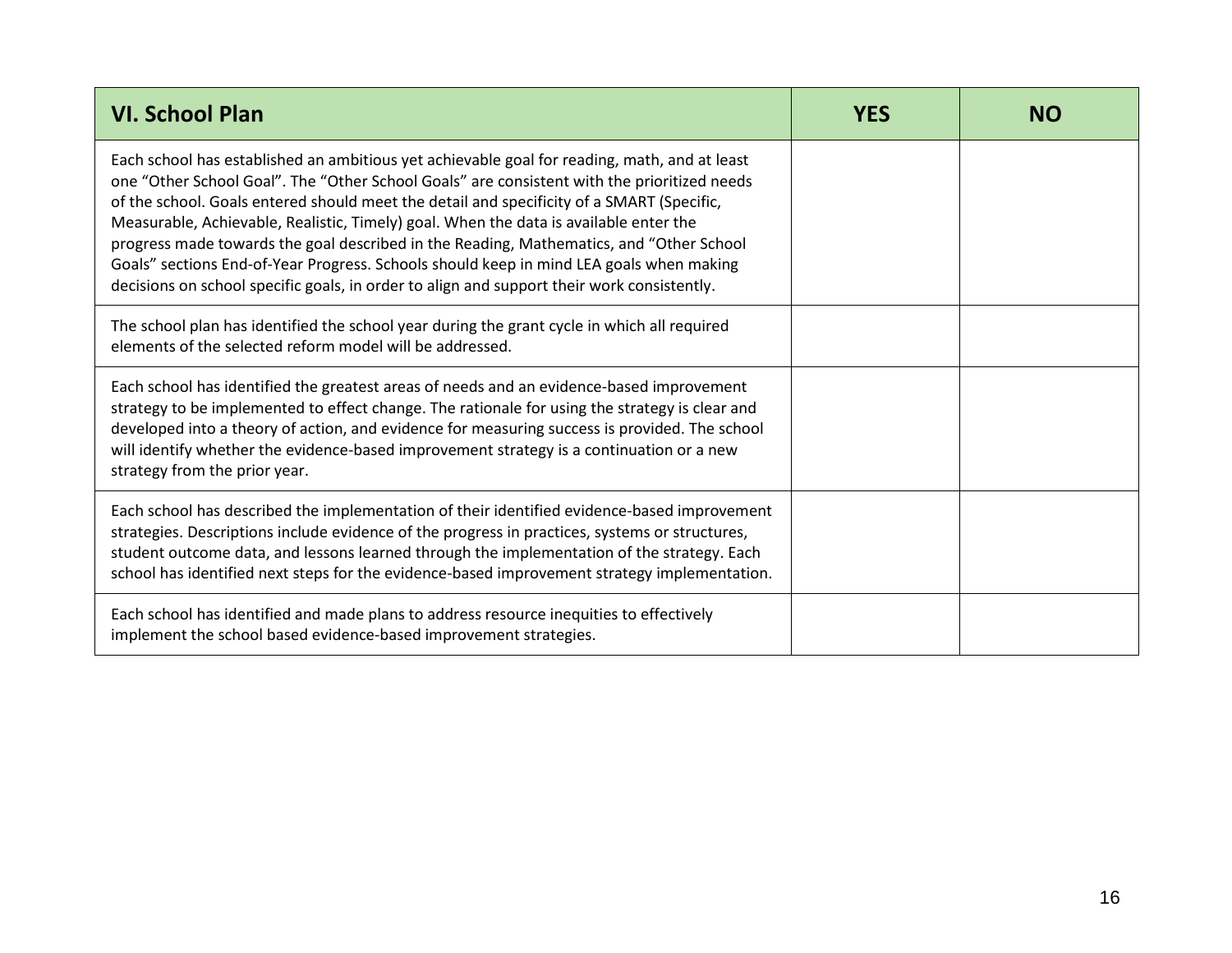| <b>VII. School Plan</b>                                                                                                                           | <b>Not Adequately</b><br><b>Demonstrated</b>                 | <b>Partial Implementation</b>                                  | <b>Full Implementation</b>                                                                                                                                                                                                                                                                                                                                  |
|---------------------------------------------------------------------------------------------------------------------------------------------------|--------------------------------------------------------------|----------------------------------------------------------------|-------------------------------------------------------------------------------------------------------------------------------------------------------------------------------------------------------------------------------------------------------------------------------------------------------------------------------------------------------------|
| The school plan includes<br>high-leverage strategies<br>that will help the school<br>reach its goals.                                             | No implementation factors have<br>been adequately addressed. | Some implementation factors<br>have been adequately addressed. | Strategies in the plan are:<br>• research based;<br>designed to directly impact goals<br>$\bullet$<br>for student achievement and<br>prioritized needs;<br>specific enough to guide<br>$\bullet$<br>implementation of the<br>grant activities;<br>integrated and coordinated<br>across the school; and<br>• designed to support rapid<br>school turnaround. |
| <b>VII. School Plan</b>                                                                                                                           | <b>Not Adequately</b><br><b>Demonstrated</b>                 | <b>Partial Implementation</b>                                  | <b>Full Implementation</b>                                                                                                                                                                                                                                                                                                                                  |
| The plan supports the<br>achievement of school<br>goals by describing the<br>effective use of<br>resources, support, and<br>technical assistance. | No implementation factors have<br>been adequately addressed. | Some implementation factors<br>have been adequately addressed. | Each school plan:<br>• delineates clear<br>roles and<br>responsibilities for<br>both individuals and<br>teams;<br>includes a timeline for effective<br>$\bullet$<br>implementation.                                                                                                                                                                         |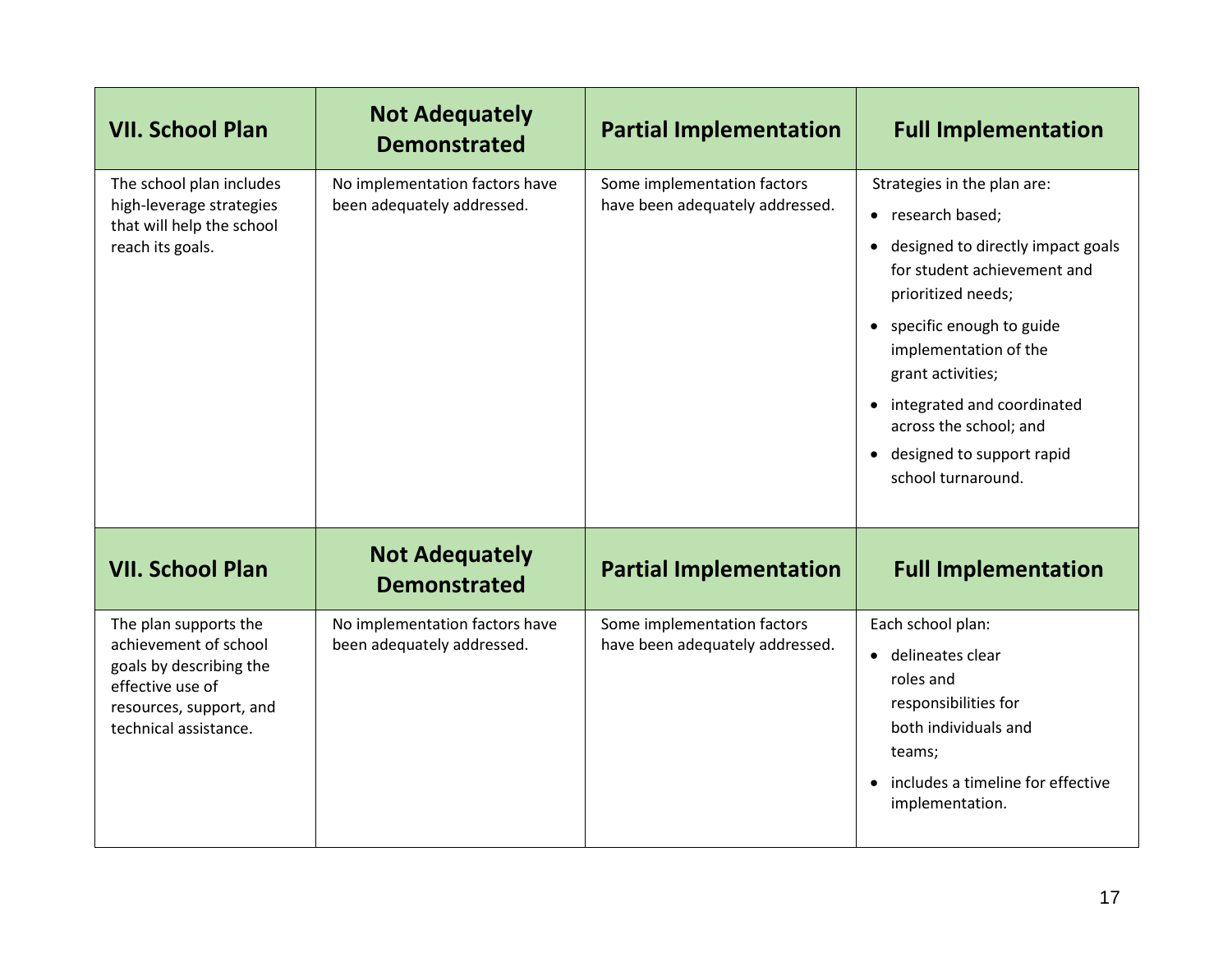**Comments:**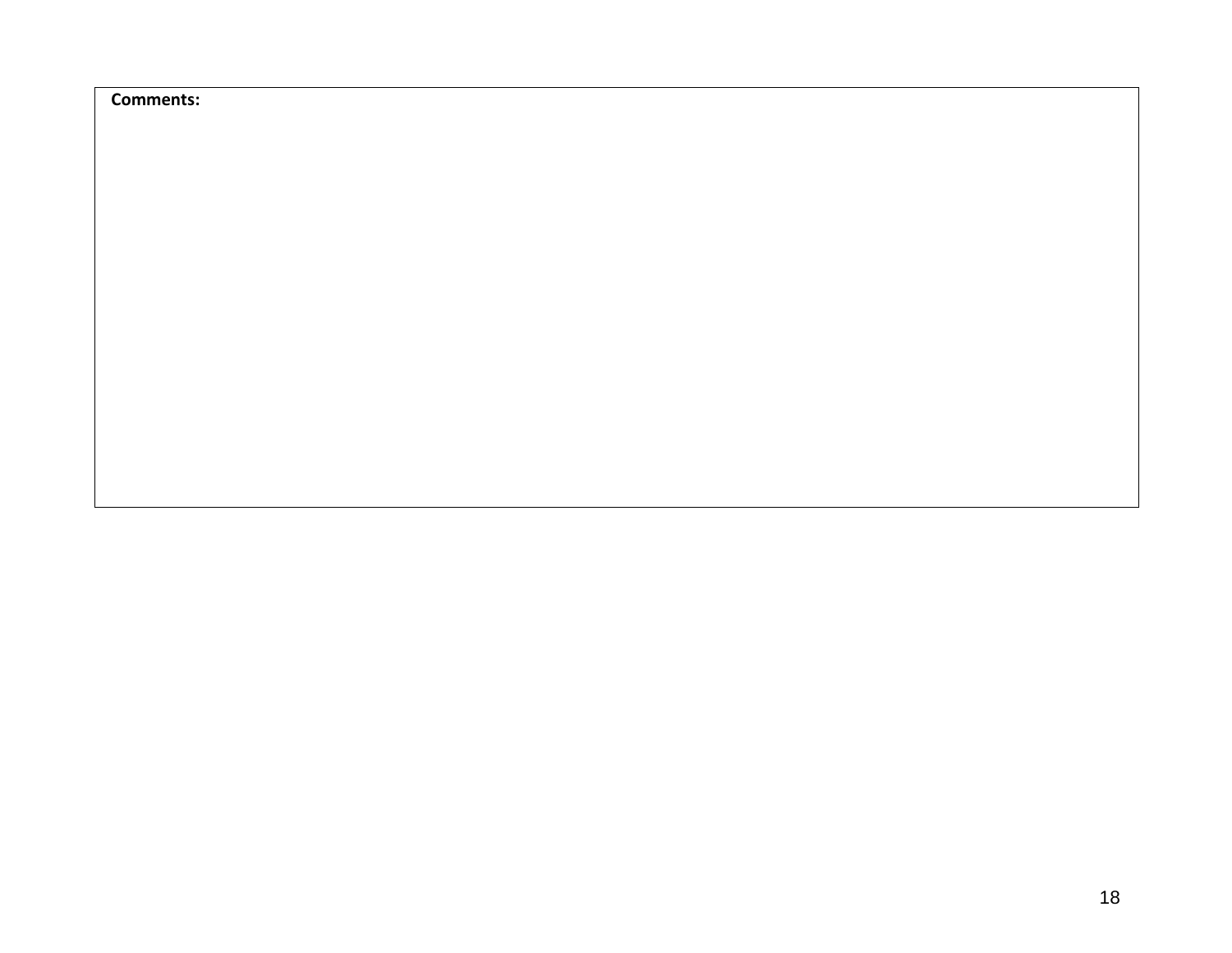| <b>VIII. LEA Support and Monitoring Plan</b>                                                                                                                            | <b>YES</b> | <b>NO</b> |
|-------------------------------------------------------------------------------------------------------------------------------------------------------------------------|------------|-----------|
| The LEA has identified a district-level administrator to oversee, evaluate, and, if necessary, take<br>action to ensure that the plan is being implemented as designed. |            |           |
| The plan demonstrates that LEA administrators regularly review student achievement data in the<br>targeted schools.                                                     |            |           |
| The plan includes district-level personnel and financial resources to effectively monitor school<br>improvement efforts.                                                |            |           |
| The plan includes strategies to evaluate and, if necessary, replace technical assistance<br>providers.                                                                  |            |           |
| The plan ensures that activities in each school's approved plan occur according to<br>established timelines.                                                            |            |           |
| The plan ensures the integration of school and district plans in a timely manner.                                                                                       |            |           |
| <b>Comments:</b>                                                                                                                                                        |            |           |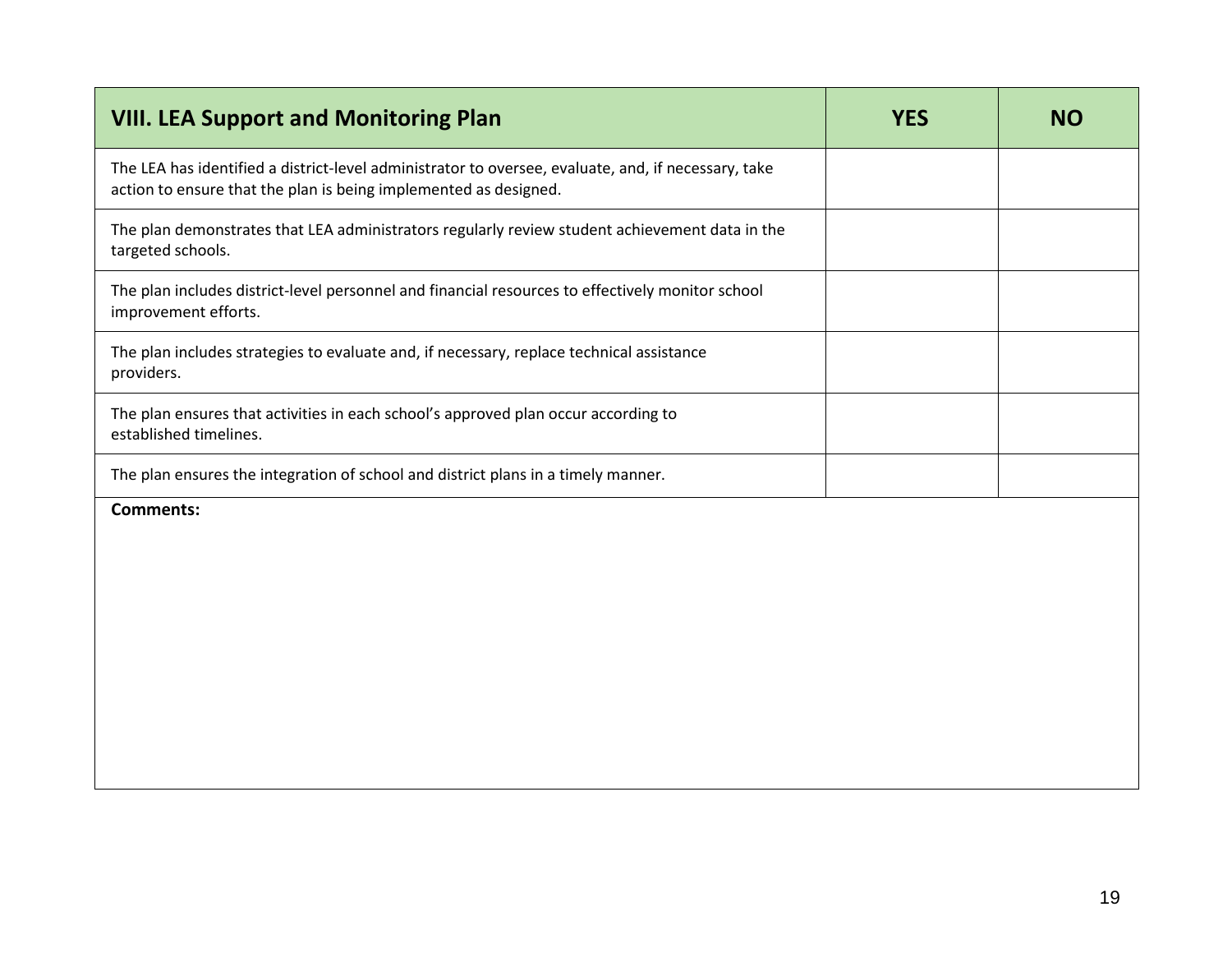| IX. LEA Support for<br><b>School Implementation</b>                                                                                                                     | <b>Not Adequately</b><br><b>Demonstrated</b>                       | <b>Partial</b><br>Implementation                                  | <b>Full Implementation</b>                                                                                                                                                                                                                                                                                                                                                                                                                                                                                                                   |
|-------------------------------------------------------------------------------------------------------------------------------------------------------------------------|--------------------------------------------------------------------|-------------------------------------------------------------------|----------------------------------------------------------------------------------------------------------------------------------------------------------------------------------------------------------------------------------------------------------------------------------------------------------------------------------------------------------------------------------------------------------------------------------------------------------------------------------------------------------------------------------------------|
| 1. The LEA has identified and made<br>plans to address resource<br>inequities to effectively<br>implement the school based<br>evidence-based improvement<br>strategies. |                                                                    |                                                                   |                                                                                                                                                                                                                                                                                                                                                                                                                                                                                                                                              |
| 2. The LEA has effectively aligned<br>initiatives with the model<br>requirements.                                                                                       | No implementation<br>factors have been<br>adequately<br>addressed. | Some implementation<br>factors have been<br>adequately addressed. | To ensure successful implementation of<br>the grant, the LEA describes how it will<br>align requirements, which may include,<br>but are not limited to:<br>activities required by, or related to,<br>$\bullet$<br>other funding sources; (look to the<br><b>Resource Mapping tool or Initiative</b><br>Inventory for tools or supports)<br>LEA initiatives and goals;<br>$\bullet$<br>School based initiatives and goals;<br>$\bullet$<br>professional development; and<br>٠<br>other federal, state, or local<br>$\bullet$<br>requirements. |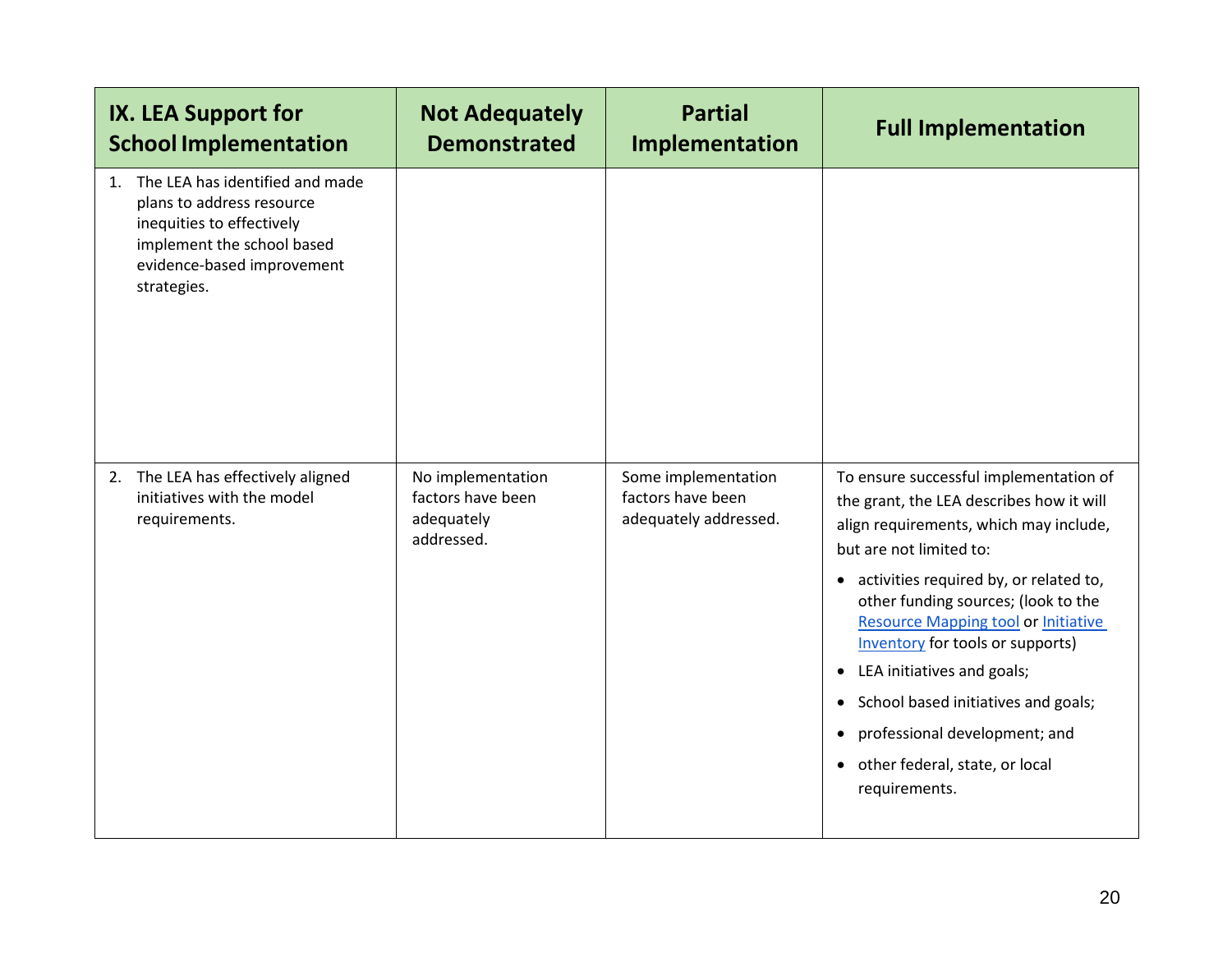| <b>IX. LEA Support for</b>                                                                                                                                                                                                | <b>Not Adequately</b>                                              | <b>Partial</b>                                                       | <b>Full Implementation</b>                                                                                                                                                                                                                                                                                                                                                                                                                                                                                                                                                                                                                                                                                                                                                                                                                                                                                                                         |
|---------------------------------------------------------------------------------------------------------------------------------------------------------------------------------------------------------------------------|--------------------------------------------------------------------|----------------------------------------------------------------------|----------------------------------------------------------------------------------------------------------------------------------------------------------------------------------------------------------------------------------------------------------------------------------------------------------------------------------------------------------------------------------------------------------------------------------------------------------------------------------------------------------------------------------------------------------------------------------------------------------------------------------------------------------------------------------------------------------------------------------------------------------------------------------------------------------------------------------------------------------------------------------------------------------------------------------------------------|
| <b>School Implementation</b>                                                                                                                                                                                              | <b>Demonstrated</b>                                                | Implementation                                                       |                                                                                                                                                                                                                                                                                                                                                                                                                                                                                                                                                                                                                                                                                                                                                                                                                                                                                                                                                    |
| The LEA provided a description<br>3.<br>of its flexibility in<br>requirements, practices, or<br>policies to provide effective<br>oversight and support to SIG<br>Schools to implement their<br>interventions effectively. | No implementation<br>factors have been<br>adequately<br>addressed. | Some of the proficient<br>factors have been<br>adequately addressed. | The plan includes:<br>• an evaluation of current practices,<br>policies, and district requirements<br>that impact the implementation of<br>School Improvement Grants.<br>a description of how the LEA will<br>differentiate necessary practices<br>and policies or provide supports<br>which may include, but are not<br>limited to:<br>o school plans;<br>teacher and administrator contracts;<br>professional development;<br>$\circ$<br>transportation;<br>$\circ$<br>LEA and school schedules;<br>$\circ$<br>enrollment procedures;<br>$\circ$<br>graduation requirements; and<br>$\circ$<br>discipline procedures.<br>$\circ$<br>a description of the LEA's oversight<br>$\bullet$<br>process and its implementation timeline,<br>which may include, but are not limited<br>to:<br>differentiated systems for the variety<br>$\circ$<br>of needs at the schools; and<br>alignment with district improvement<br>$\circ$<br>plans and policies. |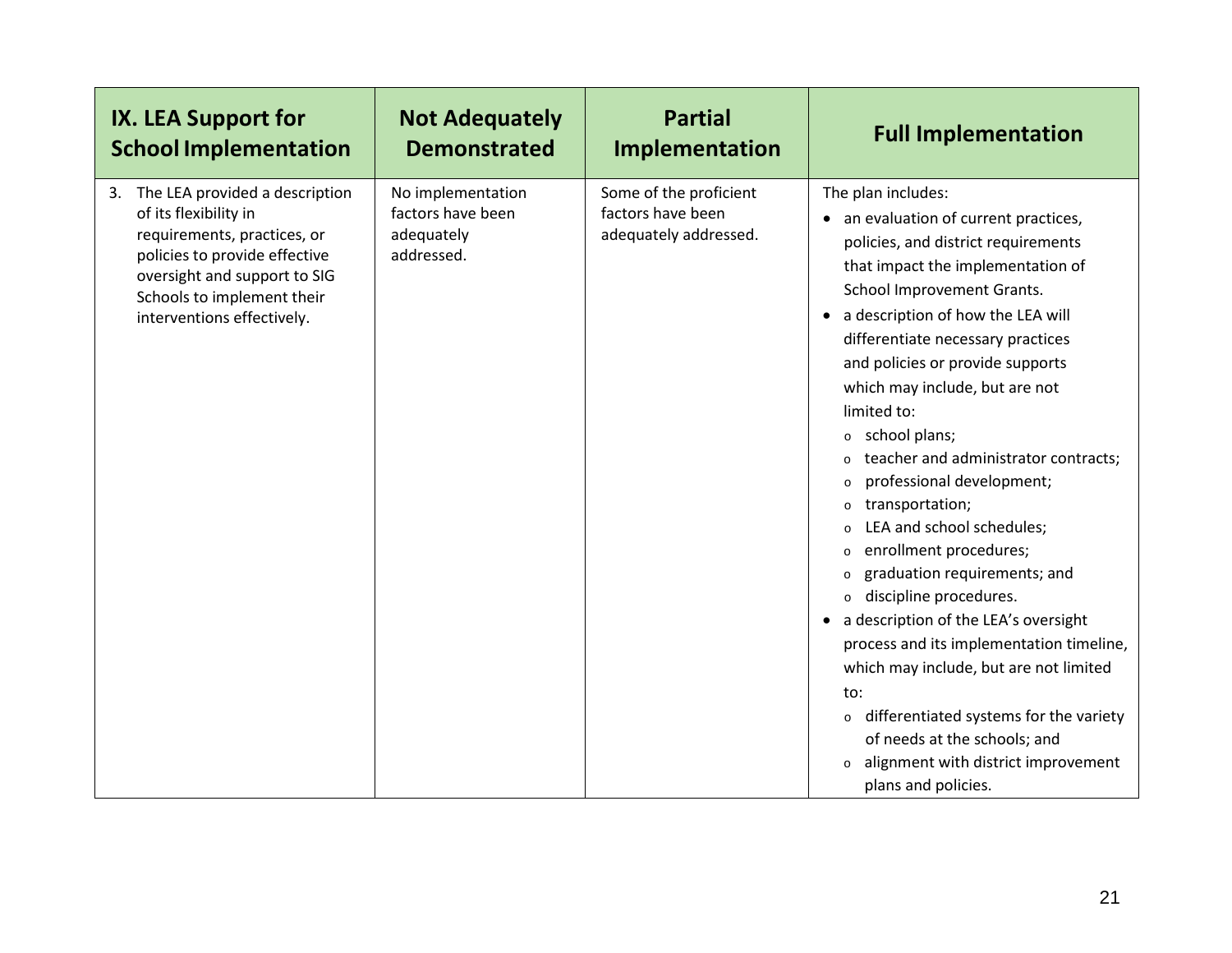| IX. LEA Support for School Implementation - Continued                                                   | <b>YES</b> | <b>NO</b> |
|---------------------------------------------------------------------------------------------------------|------------|-----------|
| The LEA has included a written plan of how it will sustain reforms after the funding period ends.<br>4. |            |           |
| <b>Comments:</b>                                                                                        |            |           |
|                                                                                                         |            |           |
|                                                                                                         |            |           |
|                                                                                                         |            |           |
|                                                                                                         |            |           |
|                                                                                                         |            |           |

| <b>X. LEA Consultation with</b>                                                                                                                                                                                                                | <b>Not Adequately</b>                                           | <b>Partial</b>                                                       | <b>Full Implementation</b>                                                                                                                                                                                                                                                                                                                                                                  |
|------------------------------------------------------------------------------------------------------------------------------------------------------------------------------------------------------------------------------------------------|-----------------------------------------------------------------|----------------------------------------------------------------------|---------------------------------------------------------------------------------------------------------------------------------------------------------------------------------------------------------------------------------------------------------------------------------------------------------------------------------------------------------------------------------------------|
| <b>Stakeholders</b>                                                                                                                                                                                                                            | <b>Demonstrated</b>                                             | Implementation                                                       |                                                                                                                                                                                                                                                                                                                                                                                             |
| The LEA describes strategies for<br>ongoing meaningful engagement<br>with key stakeholders, including<br>families and the community,<br>regarding the application and<br>implementation of school<br>improvement models in its SIG<br>Schools. | No implementation factors<br>have been adequately<br>addressed. | Some of the proficient<br>factors have been<br>adequately addressed. | The plan includes:<br>A description of the LEA's plan to engage<br>an equal representation of families of all<br>student subgroups in the reform process<br>which shall include:<br>o consultation with families to<br>communicate SIG status<br>o strategies to meaningfully engage<br>family members in the education of<br>their children including:<br>communication methods;<br>$\Box$ |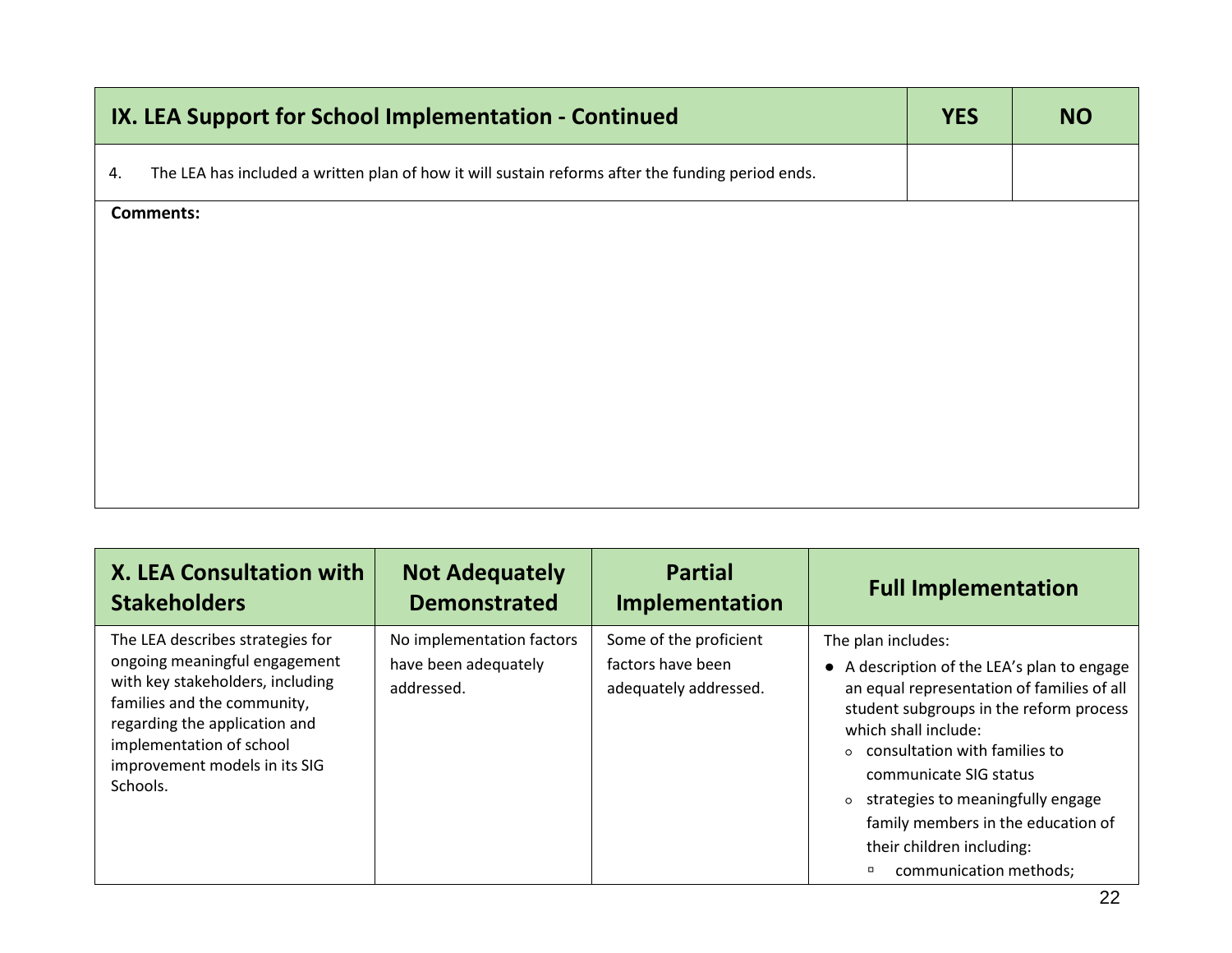|  | $\Box$ | take home resources;                 |
|--|--------|--------------------------------------|
|  | Π      | volunteer opportunities              |
|  | $\Box$ | opportunities for school             |
|  |        | governance;                          |
|  | $\Box$ | strategies and support for           |
|  |        | effective parenting                  |
|  | $\Box$ | strengthening community              |
|  |        | partnerships                         |
|  | O      | a description of the family training |
|  |        | programs to help all parents or      |
|  |        | families understand                  |
|  | $\Box$ | screening methods, exit and          |
|  |        | entrance criteria, and progress      |
|  |        | monitoring; and                      |
|  | $\Box$ | student and school data.             |
|  |        |                                      |
|  |        |                                      |

### **X. LEA Consultation with Stakeholders - Continued**

**Comments:**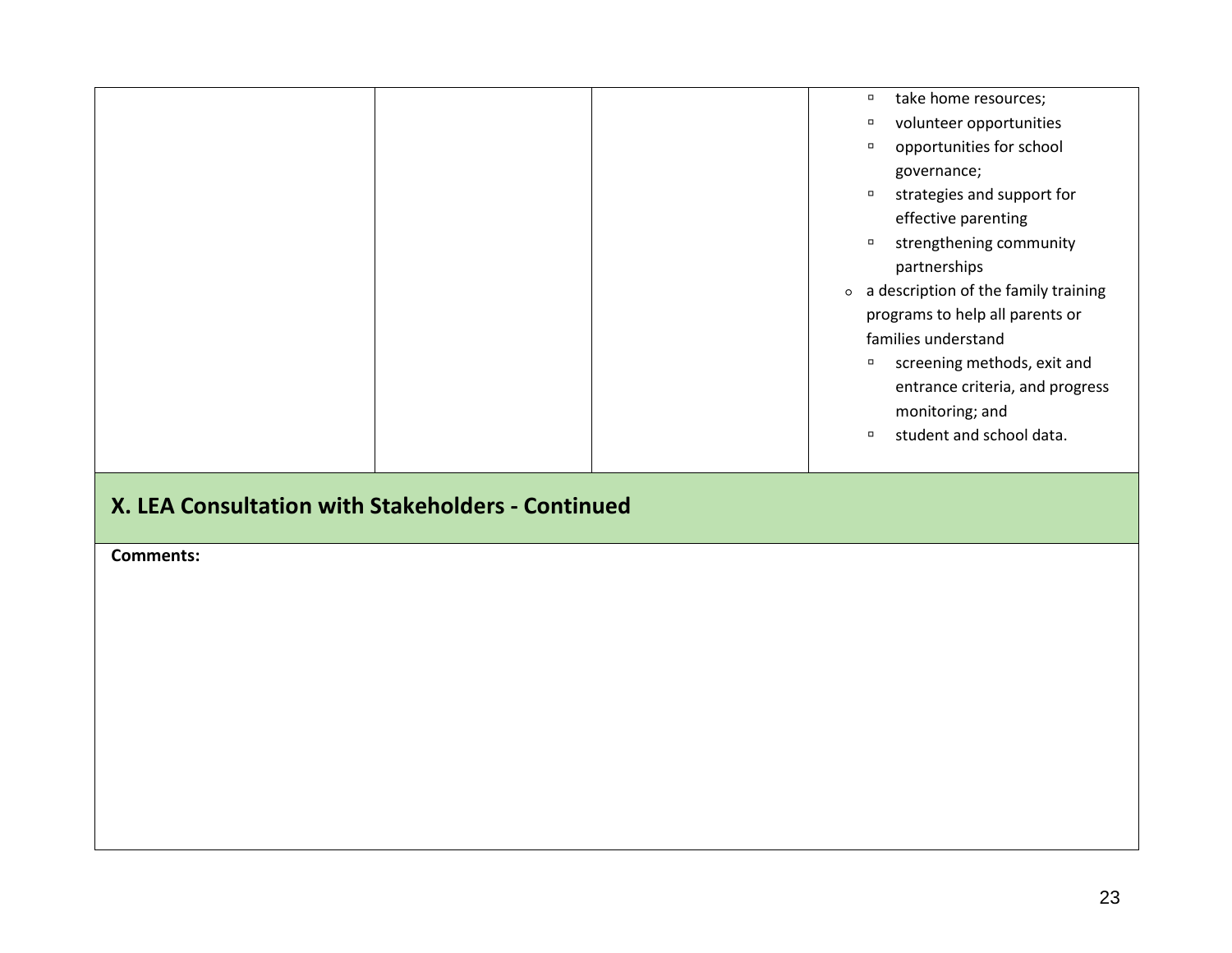### **Appendix C – Gap Analysis to Study Resource Inequities**

| <b>Evidence-Based Improvement</b><br><b>Strategy</b> | <b>Current Structures in Place to</b><br>Implement                                                 | Deficiency/GAP | <b>Action Plan to Address the</b><br>Gap |
|------------------------------------------------------|----------------------------------------------------------------------------------------------------|----------------|------------------------------------------|
|                                                      | Do we have highly qualified teachers<br>to implement this evidenced-based<br>improvement strategy? |                |                                          |
|                                                      | Do we have appropriately licensed<br>educators?                                                    |                |                                          |
|                                                      | Do we have the classroom materials<br>to implement this evidenced-based<br>improvement strategy?   |                |                                          |
|                                                      | Do we have other needed resources<br>to implement this evidenced-based<br>improvement strategy?    |                |                                          |
|                                                      | Do we have highly qualified teachers<br>to implement this evidenced-based<br>improvement strategy? |                |                                          |
|                                                      | Do we have appropriately licensed<br>educators?                                                    |                |                                          |
|                                                      | Do we have the classroom materials<br>to implement this evidenced-based<br>improvement strategy?   |                |                                          |
|                                                      | Do we have other needed resources<br>to implement this evidenced-based<br>improvement strategy?    |                |                                          |